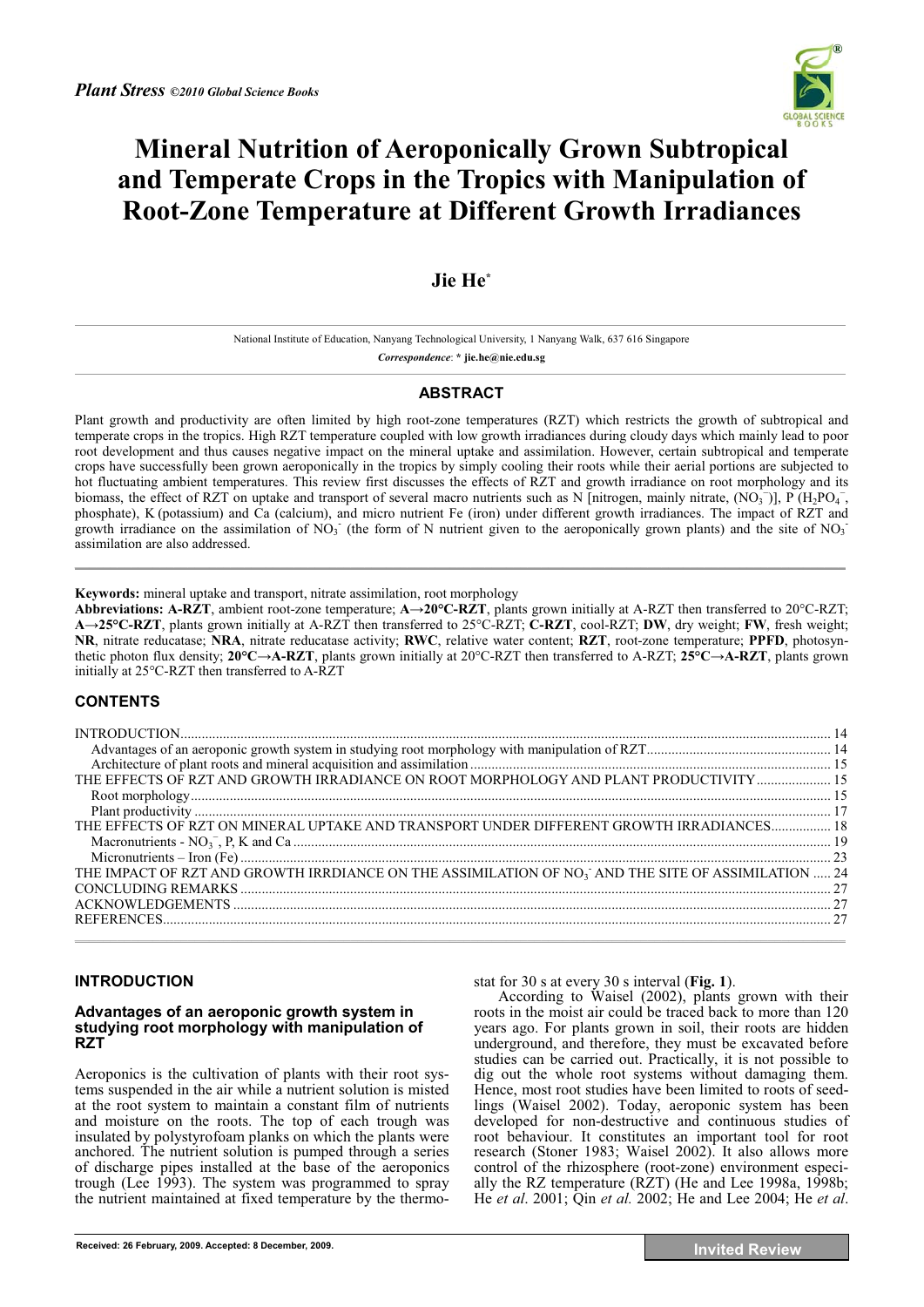

**Fig. 1** Diagrammatic representation of the aeroponics system (**A**, Tan 2004), the inside of trough with nozzles arranged along the base (**B**, photo Jie He), lettuce anchored on polystyrofoam planks (**C**, photo Jie He).

2009). By using aeroponically-grown plants, it is easy to access the entire, intact root systems without destroying them. Our studies indicated that the aeroponics system can be a powerful tool for the study of RZT on photosynthesis, water relations, shoot development, root morphology, shoot-root interaction and mineral nutrition of subtropical and temperate vegetable crops grown in the tropics (He and Lee 1998a, 1998b; He and Lee 2001; He *et al*. 2001; Tan *et al*. 2002; Qin *et al*. 2002; He and Lee 2004; Qin *et al*. 2007; He *et al*. 2008, 2009).

Plant growth and productivity are often limited by high RZT which restricts the growth of temperate crops in the tropics. However, since 1997, certain temperate and subtropical crops have been successfully grown in Singapore by simply cooling their roots while their aerial portions are subjected to hot fluctuating temperatures. Today, the aeroponic system has been used for the commercial production of several high value vegetables in Singapore (He and Lee 1998a, 1998b). The other advantages that aeroponic provides for growing temperate and subtropical vegetables in the tropics for both research and commercial production are much smaller amount of nutrient solution needed to be cooled to a given optimal RZT and shorter growth durations compared to hydroponics system (Lee 1993; Lee and Chong 1996; He and Lee 1998a, 1998b).

#### **Architecture of plant roots and mineral acquisition and assimilation**

Plant roots growing in the soil are marvelously successful at foraging for nutrients and water in a hostile, competitive environment where supplies of them are very limited, local, and variable (McCully 1995). Plant root morphology is important for maximizing mineral uptake, because root systems have higher ratios of surface area to volume which more effectively explore a larger volume of soil (Lynch 1995). Root system functions like a community of individuals in which some of the roots contribute more directly to water and mineral uptake than others. Individual roots often vary widely in their ability to absorb water and minerals, depending on their order, age, and location in the soil (Volder *et al*. 2005). Similar to the plants grown in the soil, in an aeroponic system, the amount of water and nutrient available to a plant is determined by the root surface area and volume of nutrient solution with which its root are in contact with. The volume of nutrient solution depends on the amount of branching and the distances to which the root extend horizontally and vertically (Tan *et al*. 2002; Qin *et al*. 2007; He *et al*. 2009). Plant roots can alter their nutrient acquisition capacity by adjusting their longevity, morphological, architectural and/or physiological characteristics to meet changes in shoot nutrient demand in response to environmental stress (Forde and Clarkson 1999).

#### **THE EFFECTS OF RZT AND GROWTH IRRADIANCE ON ROOT MORPHOLOGY AND PLANT PRODUCTIVITY**

#### **Root morphology**

Low (suboptimal) and high (supraoptimal) soil temperatures often limit the root growth and physiological activities (Macay and Barber 1984; Moorby and Nye 1984; Huang *et al*. 1991a, 1991b). Manipulating soil or RZT alone, perhaps even has greater influence than shoot temperature manipulation (Cumbus and Ny 1982; Sattelmacher *et al.* 1990; Pardales *et al.* 1991; Menzel *et al.* 1994). Although the plant roots show very few distinctive external features there is variation of root morphology due to the variation of the root environments. Root morphology, especially root length, could be a more sensitive indicator of RZT impact than root weight. For instance, there was 5-fold difference in root length on rape (*Brassica napus* cv. 'Emeralk') between plant roots exposed to optimum RZT (30°C) and supra optimum RZT (35°C), but only 2-fold difference in root weight was found (Cumbus and Ny 1982). Such disproportionate differences between root length and root weight occurred as a result of greater development of lateral roots at the optimum temperatures. That was, at an optimum RZT, a significant higher root length/weight ratio was due to the smaller diameter of the successive orders of lateral roots. High RZT was reported to affect cellular growth of roots (Sattelmacher *et al*. 1990). It was found that in both heat tolerant and heat sensitive clones of potato (*Solanum tuberosum* L.) grown in solution culture, the size of the root system was reduced by supra-optimal RZT (30°C). This was principally as a result of the decreased number and length of lateral roots of potato clones grown at 30°C-RZT, compared with the optimal 20°C-RZT. The researchers also observed that the first symptom of heat damage was a reduction in the rate of cell division, followed by cessation of cell elongation in roots (Sattelmacher *et al*. 1990). Sorghum (*Sorghum bicolo*) grown in nutrient solution at three RZTs (constant 25°C, 40°C, or alternating 40°C/25°C day/night), Pardales *et al.* (1991) found that maximum seminal root elongation and first order lateral root initiation and elongation occurred at 25°C (control) but they were severely inhibited at 40°C. Less inhibition in root growth occurred at RZT of 40°C/  $25^{\circ}$ C (day/night) than of 40 $^{\circ}$ C (24 h/day). The reduction in both number and length of the first order lateral roots by 40°C RZT was due to the fact that many lateral roots pro-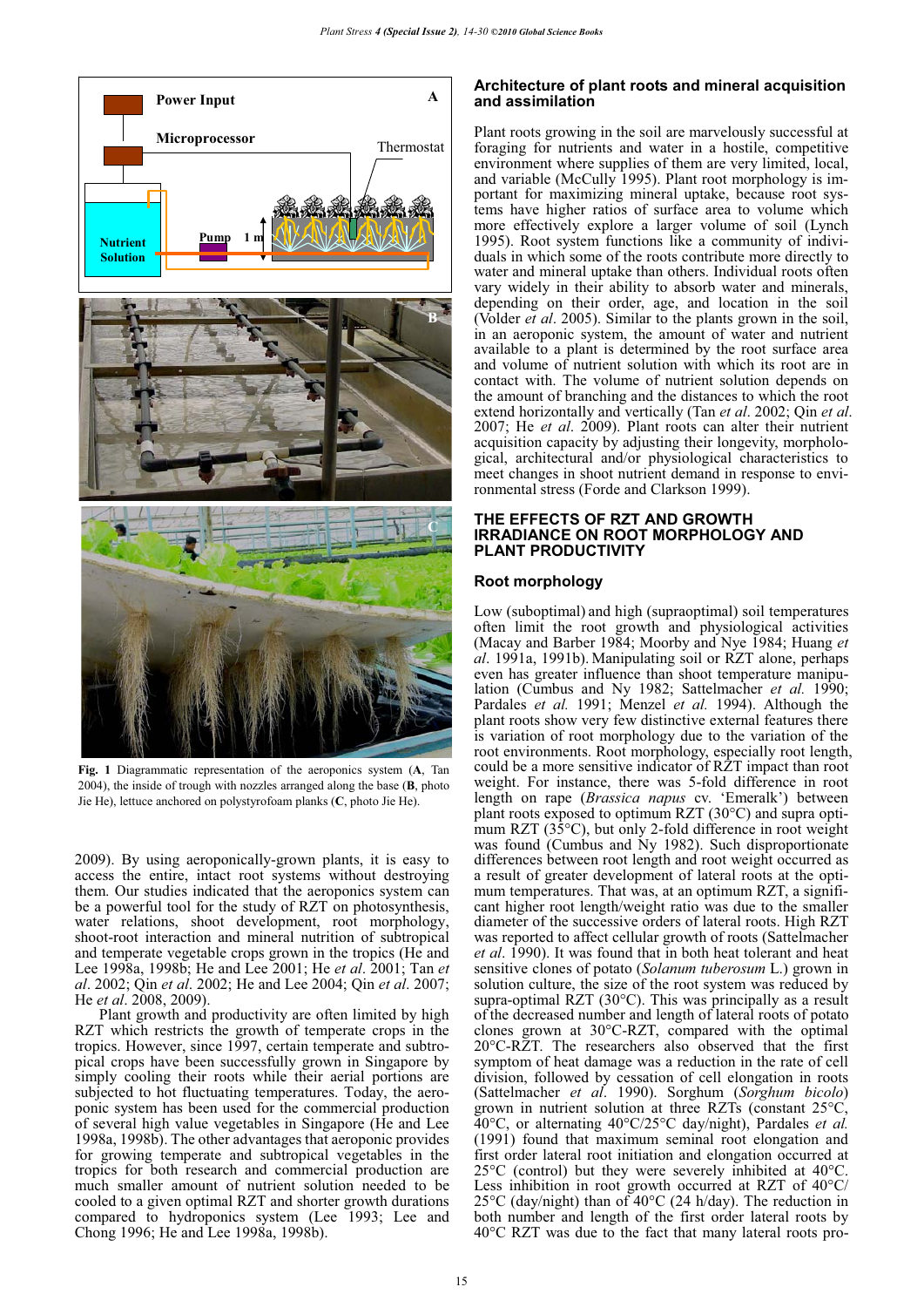

Day(s) after RZT transfer

**Fig. 2** Changes in total root length (**A**), total number of root tip number (**B**), total root surface area (**C**) and average root diameter (**D**) of *L. sativa* cv. 'Panama' grown at 20°C-RZT (O), A-RZT (●), 20°C→A-RZT (△) and A→20°C-RZT (▲) from day 0 to 14 after RZT transfer. Each point is a mean of 4 measurements from 4 different plants. Vertical bars represent standard errors (redrawn from Tan *et al*. 2002).

duced before and shortly after exposure to hot RZT treatment died off. Hence, the hot-RZT stressed plants would have a reduced ability to acquire water and nutrients from the soil. Pardales *et al.* (1991) also suggested that the better seminal root and lateral root growth at  $40^{\circ}$ C/25°C RZT than at constant 40°C was due to the fact that 25°C night temperature offset the detrimental effect of the hot day temperature (40 $^{\circ}$ C). The 25 $^{\circ}$ C night temperature in the 40 $^{\circ}$ C/25 $^{\circ}$ C RZT cycle alleviated the excessive loss of carbohydrates occurred in constant 40°C-RZT treated plants. A sufficient amount of carbohydrates were immobilized to stimulate continued root growth, including the continued increase in the length of the seminal root and the production and elongation of its first order lateral roots with time.

In the studies of temperate crops grown in the tropics, our root morphological analyses showed that, three weeks after transplanting, for *Lactuca sativa* cv. Panama grown at 20°C-RZT, the roots were longer (**Fig. 2A**) with more root tips (**Fig. 2B**) and lager total root surface area (**Fig. 2C**), and small average root diameter (**Fig. 2D**) as compared with those of A-RZT grown plants (Tan *et al*. 2002). In  $20^{\circ}$ C $\rightarrow$ A-RZT plants, there was root thickening but the increases in its length, tip number and surface area decreased over a period of 14 days of RZT transfer. The reverse was observed for  $A\rightarrow 20^{\circ}$ C-RZT plants. Similar results were also found from our other studies with different cultivars of lettuce (Qin *et al.* 2002, 2007; He *et al*. 2009) and also the subtropical vegetable Chinese broccoli (He *et al*. 2008). Pierik *et al.* (1999) observed that root thickening, or an increase in diameter, is controlled through signals emanating from shoot apices and root tips and root thickening may also be accompanied by associated changes in microfibril angles within expanding cell walls (Pierik *et al*. 1999). One of the chemical signals may be ethylene produced in the roots caused by oxygen shortages, flooding and hot temperatures (Arshad and Frakenberger 2002). The role of ethylene in the thick root syndrome and inhibition of root elongation has been investigated by our research team. Our results indicated that the presence of an ethylene inhibitor promoted root elongation at high RZT of 38°C. In the absence of ethylene inhibitor, root elongation at high RZT was significantly inhibited (Qin *et al*. 2007). In a study with young barley, Minchin *et al*. (2002) reported that phloem loading of carbohydrate within a mature exporting leaf is shown to respond quickly to a change in temperature of the root and shoot meristems. In our recent  ${}^{14}CO_2$ -feeding experiments (He *et al*. 2009), it was found that the developing

leaves of 20°C-RZT lettuce plants (*L. sativa* cv. 'Panama') had higher <sup>14</sup>C-photoassimilate than that of A-RZT plants.  $A\rightarrow 20^{\circ}$ C-RZT plants also had higher <sup>14</sup>C-photoassimilates in their developing leaves than A-RZT plants. However, more <sup>14</sup>C-photoassimilate was translocated to the roots of A-RZT plants than those of  $20^{\circ}$ C $\rightarrow$ A-RZT plants, but it was mainly used for root thickening than for its elongation. Lower root/shoot ratio in 20°C-RZT than in A-RZT plants, also indicated that more photoassimilate was channelled to the shoots than the roots of 20°C-RZT plants. These results further supported that newly fixed photoassimilates were mainly for root thickening than for root elongation in A-RZT and 20°C- to A-RZT plants (He *et al*. 2009).

The plant growth and its metabolism are supported by the process of photosynthesis occurring in the leaves. Hence, light is another environmental factor that influences the growth of plant root systems. In soybean [*Glycine max* (L.) Merr.], Buttery and Stone (1988) and Del Castillo *et al.* (1989) noticed that the number of lateral roots was reduced under C-limited conditions. Demotes-Mainard and Pellerin (1992) observed a reduction in the number of internodes bearing elongated roots, together with a lower number of roots on the upper root internodes when a single maize genotype cultivated under reduced light conditions. Changes in intercepted light could affect the root elongation rate of sunflower (*Helianthus annuus* L. hybrid 'Ludo') plants in field conditions (Aguirrezabal *et al.* 1994). It was observed that after the 2-leaf stage, i.e. when the contribution of photosynthetic carbon became appreciable in root growth, daily root elongation rate was closely linked to the photosynthetic photon flux density (PPFD) intercepted from 12 to 36 h before the measurement of root elongation. For an intercepted PPFD of 275 or 550  $\mu$ mol m<sup>-2</sup> s<sup>-1</sup>, the taproot elongated faster than secondary roots, and secondary roots originating near the base of the taproot, elongated faster than those originating near the apex. There was a relationship between the elongation rate of any secondary root apex and the ratio of intercepted PPFD to the distance between the apex and the base of the taproot ( $r^2 = 0.77$ ). No relationships between intercepted PPFD and elongation rate were found before the 2-leaf stage, when the  $CO<sub>2</sub>$  labelling experiment suggested that carbon essentially originates from the seed. These findings suggested a role for source-sink relations in the root elongation among the apices and also a role for carbon nutrition in day-to-day variations of root elongation rate (Aguirrezabal *et al.* 1994).

Effect of RZT and growth irradiance on root morphology of temperate lettuce (*L. sativa* cv. 'Baby Butterhead') grown in the tropics was carried out by our research team. All plants were first grown at 20°C-RZT or A-RZT under a maximal PPFD of 1200 µmol m<sup>-2</sup> s<sup>-1</sup> in the greenhouse for three weeks before transferring to different PPFDs at each RZT. Analysis of root morphology was carried out every 2 days after growth irradiance transfer over a period of 8 days. At 20°C-RZT, among the three growth irradiances, plants grown under a PPFD of 1200  $\mu$ mol m<sup>-2</sup> s<sup>-1</sup> had the longest total root length (**Fig. 3A**) with most root tips (**Fig. 3B**) and greater total root surface area (**Fig. 3C**). At 20°C-RZT, plants grown under a PPFD of  $300 \mu$  mol m<sup>-2</sup> s<sup>-1</sup> had the shortest total root length (Fig. 3A) with smallest number of root tips (**Fig. 3B**) and total root surface area (**Fig. 3C**). The values of these parameters found in 20°C-RZT plants under a PPFD of 600  $\mu$ mol m<sup>-2</sup> s<sup>-1</sup> were between those grown at a PPFD of 300 and 1200  $\mu$ mol m<sup>-2</sup> s<sup>-1</sup> (Fig. 3). However, there were no significant differences in root diameter among the different light treatments. Similar to those plants grown at 20°C-RZT, although root growth was very slow at A-RZT, significant differences in total root length, total number of root tip and root surface area were also found among the different growth irradiances (unpublished results). Our works on the subtropical vegetable *Brassica chinensis* L. (Qin 2004) and capsicum (*Capsicum annum* Indra F1-hybrid) (Tan 2004) showed the similar results. These findings confirm our observation that although shading lowered midday ambient temperatures by 3 to 5°C as compared to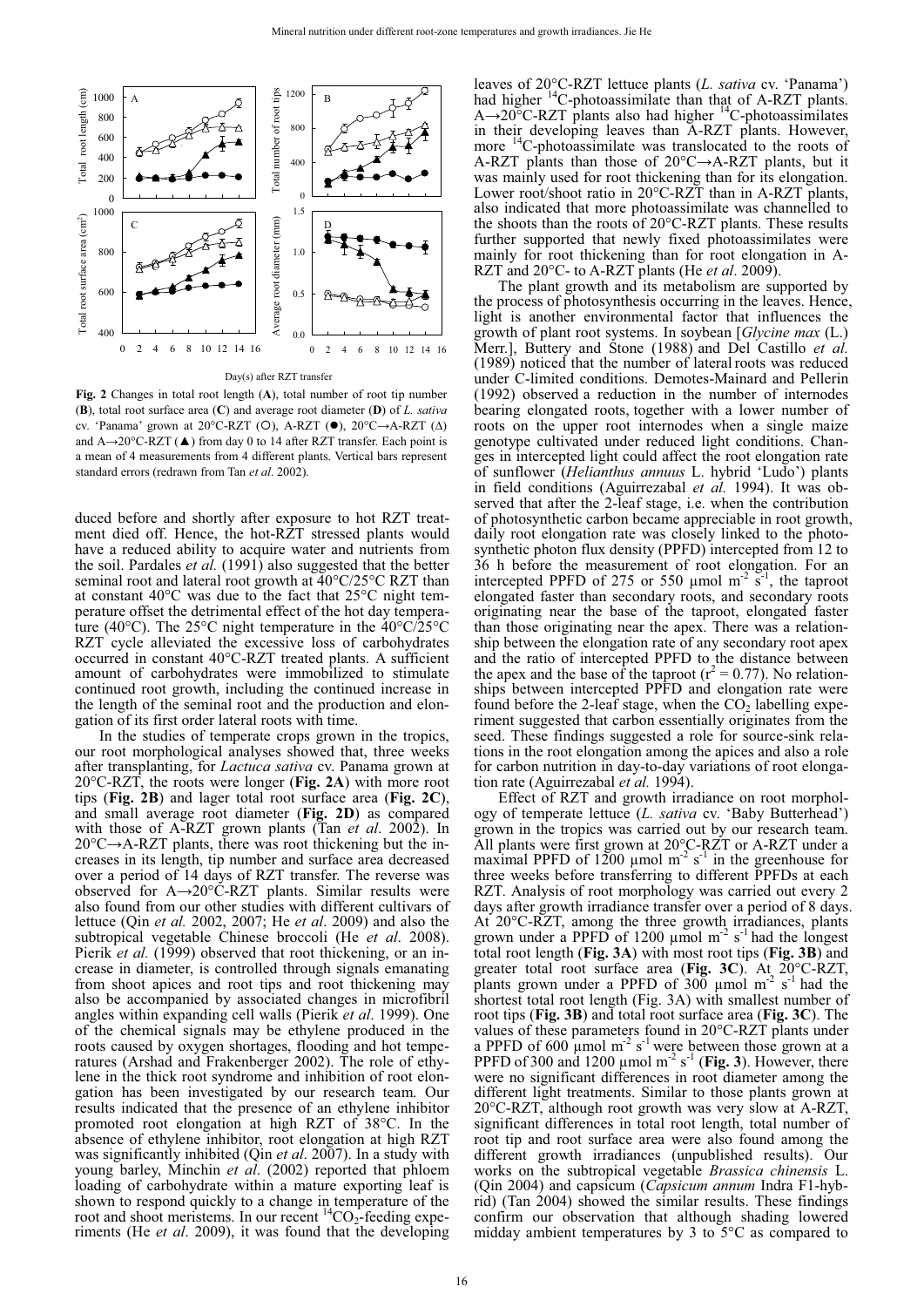

**Fig. 3** Changes in total root length (**A**), total root tip number (**B**), total root surface area (**C**) and average root diameter (**D**) of *L. sativa* cv. 'Baby Butterhead' grown at 20°C-RZT under PPFD of 1200 (O), 600 ( $\Delta$ ) 300  $\mu$ mol photons m<sup>-2</sup> s<sup>-1</sup> ( $\blacklozenge$ ), respectively over a period of 14 days. All plants were first grown at 20°C-RZT under PPFD of 1200 µmol photons  $m^{-2} s^{-1}$ for three weeks before transferring to the different grown irradiances. Each point is a mean of 6 measurements from 6 different plants. Vertical bars represent standard errors (He *et al*. unpublished data).

full sunlight condition (He *et al.* 2001), low growth irradiances during cloudy days coupled with hot RZT mainly leads to poor root development and thus, may cause negative impact on the mineral uptake and assimilation (discussed next). With sunflower (*H. annuus* L. hybrid 'Ludo') plants, Aguirrezabal and Tardieu (1996) also investigated the effects of PPFD and soil temperature on the elongation rate of root system. They showed that the direct effect of root apex temperature on individual root elongation rate was surprisingly low in the range from 13-25°C. Root elongation rate was related to intercepted PPFD and to distance to the source, both in the field and in the growth chamber. Recently, our research showed that under low growth irradiance, root length, root surface area, root volume and number of root tips obtained from *L. sativa* cv. 'Baby Butterhead' significantly increased when Ca, K and P concentrations in the nutrient solution were increased by 25% at 25°C-RZT (Luo 2008; Luo *et al*. 2009). The effects of different Ca, K and P concentrations on the development of root morphology under different growth irradiances could be through their effect on altering assimilate partitioning between starch and soluble sugar (Luo 2008). P availability under the different RZTs could be an important factor modifying root architecture (Pellerin *et al*. 2000; Williamson *et al*. 2001; Fitter *et al.* 2002; Wissuwa *et al.* 2005; Lambers e*t al*. 2006; Zhou *et al*. 2008). Fe availability under the different RZTs and its interaction with other mineral such as P could also be associated with root morphology (Ward *et al*. 2008).

#### **Plant productivity**

The importance of temperature for plant productivity has been demonstrated by exposing the whole plant to various temperatures (Wurr *et al.* 1992; Teskey and Will 1999). However, manipulating soil or RZT alone also has a great influence on plant productivity, perhaps even greater than shoot temperature manipulation (Gosselin and Trudel 1984; Janes *et al*. 1988, Kuroyanagi and Paulsen 1988; Sattelmacher *et al.* 1990; Pardales *et al.* 1991; Bode Stoltzfus *et al.* 1998; He and Lee 1998a, 1998b; Qin *et al*. 2002; Qin 2004; Tan 2004; Luo 2008). Wurr *et al.* (1992) found that larger and denser heads of crisp lettuce (*L. sativa* cv. 'Saladin') were associated with low temperatures during the



#### Day(s) after RZT transfer

**Fig. 4** Changes in total leaf number and leaf area (**A, B**), shoot FW and DW (**C, D**), root FW and DW (**E, F**), and FW and DW root/shoot (**G, H**) of *L. sativa* cv. 'Panama' plants grown at 20°C-RZT (O), A-RZT (.),  $20^{\circ}$ C $\rightarrow$ A-RZT ( $\Delta$ ) and A $\rightarrow$ 20°C-RZT ( $\blacktriangle$ ). Each point is the mean of six measurements. Vertical bars represent the standard errors (redrawn from He *et al*. 2009).

period up to and around hearting. Less dense and smaller heads were primarily associated with higher temperatures in the period up to hearting. Gosselin and Trudel (1984) subjected greenhouse-grown *Lycopersicon esculentum* to the same shoot temperature of  $25^{\circ}$ C but different RZTs of 12.7, 18.0, 23.6, 29.4 and 34.9°C. They reported that maximum shoot DW, leaf area and fruit weight were attained at 23.6°C-RZT when light is not limiting. However, the fruit and shoot DWs as well as leaf area were significantly lower at 34.9°C than 23.6°C-RZT. When roots of *L. esculentum* were grown in tissue cultures held at various RZT (ranging from  $\overline{7}$  to 45°C) but similar shoot temperature (17-25°C), it was found that root fresh weight (FW) and DW increased up to 28°C and declined thereafter (Janes *et al*. 1988). This study also found that aerobic respiration, providing energy for growth and nutrient uptake, was the highest at RZT between 40 and 45°C. There was also higher cell-membrane bound K<sup>+</sup>-stimulated ATPase activity with increasing RZT (from 7 to 37°C). It was interesting that the higher respiration and ATPase activity were not accompanied by higher root growth at higher RZT (28-37°C). Thus, this suggests that root growth and development may be inhibited at the expense of higher respiration and ATPase activity at high RZT. In their study using various RZT (25, 30, 35, 40 and 45°C), Bode Stoltzfus *et al.* (1998) found that RZT greater than 35°C resulted in sharp linear decrease in FW, DW and leaf number of *Cucumis melo* L. 'Gold Star'. Three aeroponically grown lettuce plants, we found that the aerial parts of lettuce plants maintained at hot A-RZT while their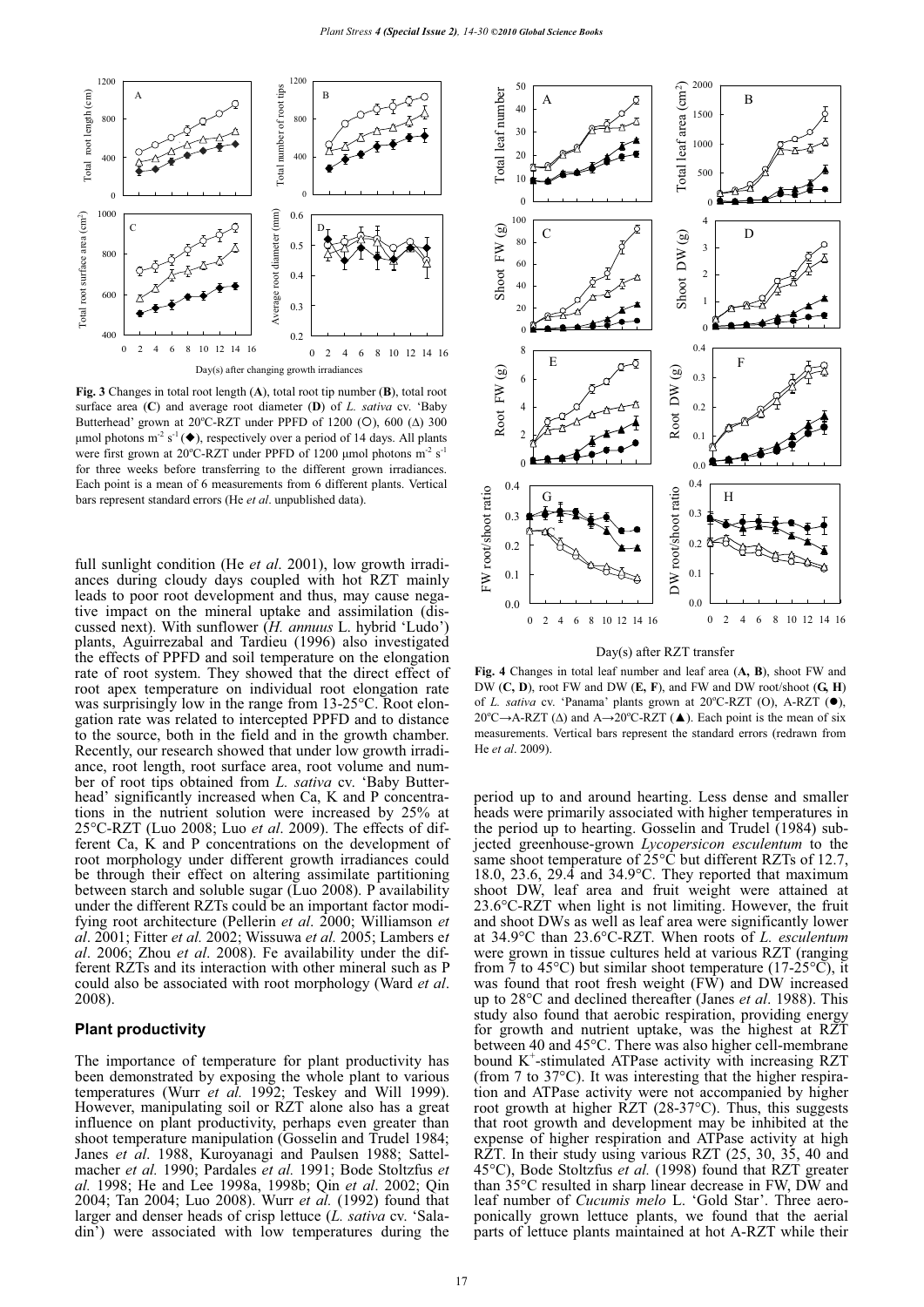RZ was cooled to 20°C, productivity increased by more than 50% as compared to those whole plants that were exposed to hot A-RZT (He and Lee 1998a). Studying *L. sativa* cv. 'Panama', He *et al*. (2009) reported that increases in leaf area, shoot and root FW were slower in  $20^{\circ}$ C $\rightarrow$ A-RZT than in 20°C-RZT plants. Conversely, A→20°C-RZT plants had higher increases in these parameters than A-RZT plants. The younger developing leaves of 20°C-RZT lettuce exhibited greater sink strength and thus higher growth rate of leaves. Total leaf number and leaf area data revealed that 20°C-RZT lettuce had greater leaf initiation and expansion (leaf area) than A-RZT plants (**Figs. 4A, 4B**; He *et al*. 2009). This was in accordance with other observations that RZT influenced leaf growth in *L. esculentum* (Gosselin and Trudel 1984), *Triticum aestivum* (Kuroyanagi and Paulsen 1988) and *C. annuum* (Dodd *et al.* 2000).  $20^{\circ}C \rightarrow A-RZT$ resulted in declining the total leaf expansion rates while A20°C-RZT increased this parameter (**Fig. 4B**). Other than leaf expansion and initiation, both shoot and root FW and DW were negatively affected by A-RZT (**Figs. 4C-F**). This has provided further evidence that RZT has a significant impact on shoot and root development (Sattelmacher *et al*. 1990; Pardales *et al*. 1991; DeLucia *et al*. 1992; Bode Stoltzfus *et al*. 1998). Lower root/shoot ratio in 20°C-RZT than in A-RZT plants suggested that more photoassimilates were channelled to the shoots than to the roots of  $20^{\circ}$ C-RZT plants (**Figs. 4G, 4H**) (He *et al.* 2009). Qin *et al.* (2002) and Tan *et al.* (2002) reported that similar results from the studies of different cultivars of lettuce plants. Results from our team on aeroponically grown subtropical plants in the tropics with manipulation of RZT, we also found cooling the RZ of *C. annuum* L (Dodd *et al*. 2000), *B. chinensis* L. (Qin 2004), *Brassica alboglabra* L. (He *et al*. 2008) enhanced their productivity. Studied with three aeroponically grown *L. sativa* cultivars, also showed that both FW and DW were much higher in plants grown under 100% of prevailing solar radiation than under 70% of prevailing solar radiation (He and Lee 1998b) and Luo (2008) with other *L. sativa* cv. Baby Butterhead (**Fig. 5**). Shoot and root FW and DW increased with increasing PPFD for both 20°C-RZT and A-RZT plants (**Figs. 5A-D**). However, FW and DW shoot/root ratio (**Figs. 5E, 5F**) deceased with increasing PPFD. The decreases in shoot/root ratios with increasing PPFD were much more drastic at A-RZT than at 20°C-RZT. High shoot/root ratio is an important mechanism in plant adaptation to environmental stresses (King *et al*. 1995). The shoot/root ratio is often decreased by soil factor such as water stress (Chaves *et al*. 2002; Carvalho *et al*. 2006; Izanloo *et al*. 2008), low availability of phosphorus, P (Brouwer 1983; Fredeen *et al*. 1989; Mollier and Pellerin 1999; Varadarajan *et al*. 2002; Vance *et al*. 2003; Wissuwa *et al*. 2005) or N (Huber *et al*. 1989; Durieux *et al*. 1994; Paterson *et al*. 2006) or shoot environments such as high light and high atmospheric  $CO<sub>2</sub>$  (Schenk 1995; Crookshanks *et al*. 1998; Gavito *et al*. 2001). The effect of low RZT (Engels *et al*. 1992; Macuff *et al*. 1994; Zhang and Smith 1994; Gavito *et al*. 2001) or high RZT temperature (Johnson and Ingram 1984; Graves *et al.* 1989; He and Lee 1998a, 1998b) on dry matter partitioning between shoot and root is not easy to predict as low RZT or high RZT may directly affect the nutrient and water uptake. According to Brouwer (1983), a general principle of the functional equilibrium that exists between shoots and roots is that when shoot growth is favoured, the limiting substance is absorbed by the shoots, while growth is limited by an essential substance absorbed by the roots, root growth is favoured. Under light-limited conditions at optimal 20°C-RZT, the growth of lettuce roots isreduced more than the growth of the aerial parts, which leadsto an increase in the shoot/root ratio. However, when there was interaction between limited light and unflavoured A-RZT, the shoot/root ratio was even greater than a single factor of limited light (**Figs. 5E, 5F**). These findings suggest that light is primary factor in partitioning the new assimilates that provide optimal proportions of shoot and root as plant production is driven by photosyn-



**Fig. 5** Shoot FW and DW (**A, B**), and Root FW and DW (**C, D**), and FW and DW shoot/root ratio (**E, F**) of *L. sativa* cv. 'Baby Butterhead' grown at 20°C-RZT (O) and A-RZT (<sup>o</sup>) under different growth irradiances for 35 days after transplanting. Each point is the mean of 6 measurements. Each point is the mean of 6 measurements (modified from Luo 2008).

thesis (Loomis and Amthor 1999).

#### **THE EFFECTS OF RZT ON MINERAL UPTAKE AND TRANSPORT UNDER DIFFERENT GROWTH IRRADIANCES**

The temperature optimum for plant growth varies from species to species, and tends to be lower for roots than for shoots (Brouwer 1983). Changes in plant growth rate induced by alteration of RZT are reflections of changes in uptake and transport of nutrient elements under different RZTs in many species (Cooper 1973; DeLucia *et al*. 1992; Tan *et al*. 2002; He *et al*. 2008; Luo 2008). Several studies have indicated that root or soil temperature plays an important role in plant mineral nutrition (DeLucia *et al.* 1992; Hood and Mills 1994; Menzel *et al*. 1994; Bode Stoltzfus *et al*. 1998). A temperature-induced reduction in the nutrient supply through the roots can be due to effects on (1) the supply of nutrients by the soil (Marschner 1995) (2) the growth, morphology, or distribution of the roots(Engels and Marschner 1992); and (3) the uptake efficiency per unit of root length (Bravo and Uribe 1981; Mackay and Barber 1984). For soil grown plants, unfavourable RZT causes not only poor root growth and development (Engels and Marschner 1992) but also results in lower chemical (Singh and Sharma 1972) and spatial (Mackay and Barker 1984) nutrient availability in soil and reduce uptake efficiency per unit root length (Brovo and Uribe 1981; Mackay and Barber 1984). However, the apparent effects of temperature on ion uptake vary with the ion, experimental procedure, species and age of plants (Josh 1983; Engles and Marschner 1990; Bingham and Cumpus 1991). In theory, the growth-limiting factors in soilless culture, including aeroponic systems are the availability of photosynthetic light and  $CO<sub>2</sub>$ , as aeroponic systems supplying plants with a misted nutrient solution could reduce water and nutrient stress. The root morphological analyses revealed that hot A-RZT inhibited root elongation, hair formation and increased root diameter of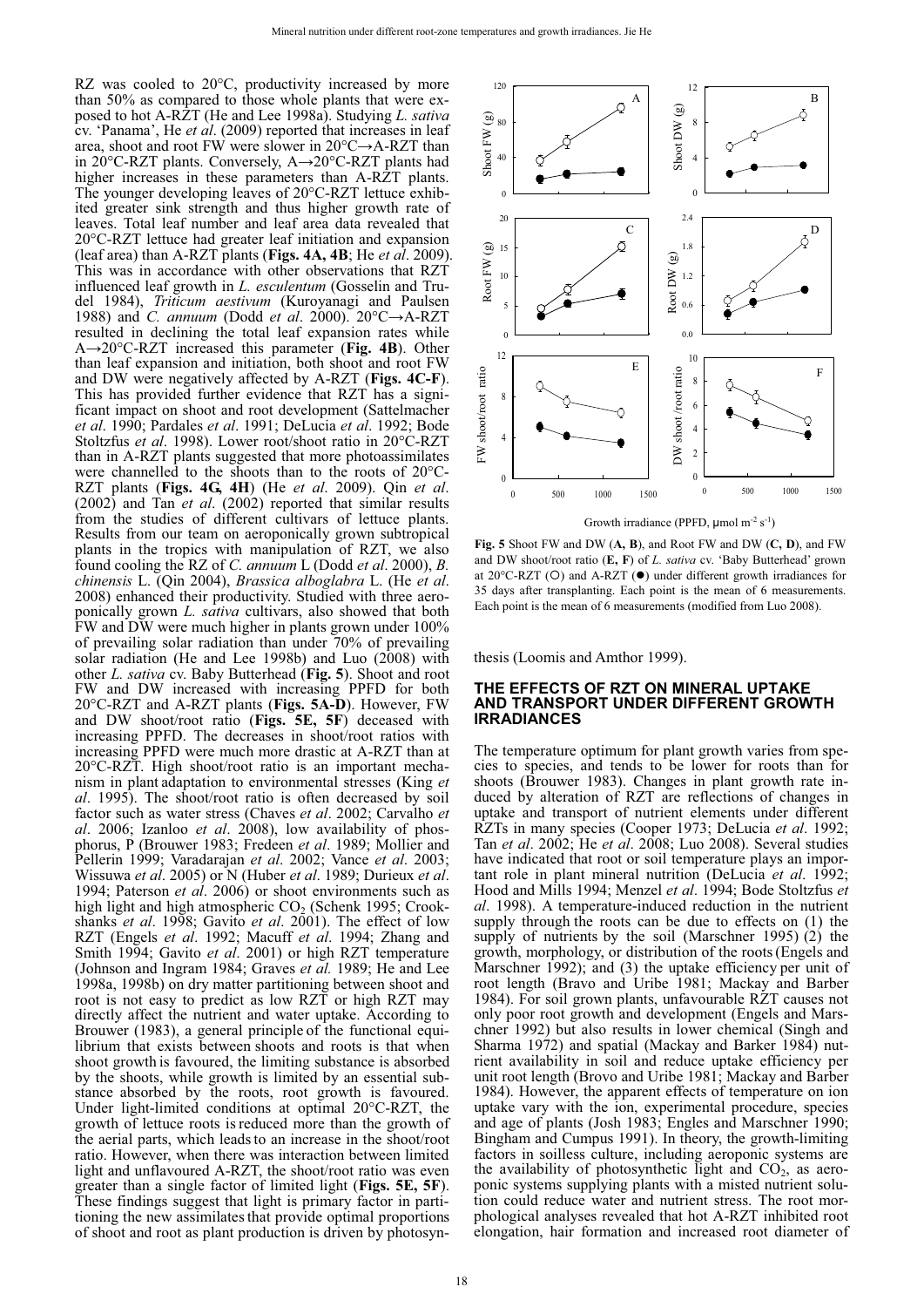temperate and subtropical crops grown in the tropics as discussed above. Hence, the root morphologies of these aeroponically grown crops could be the main factors that influence the ability of these plants to uptake and transport nutrient under different RZTs (Qin *et al*. 2002; Tan *et al*. 2002; He *et al*. 2009). This section discusses the effects of RZT and growth irradiance on both mineral uptake and transport.

## $Macronutrients - NO<sub>3</sub><sup>-</sup>, P, K and Ca$

Macronutrients used in soilless culture are the dissolved cations and anions including primary macronutrients such as N (mainly NO<sub>3</sub>), P (H<sub>2</sub>PO<sub>4</sub><sup>-</sup>, phosphate) and K<sup>+</sup> (potassium). Other macronutrients are  $\text{Ca}^{2+}$  (calcium), Mg<sup>2+ $\text{A}^+$ </sup>(magnesium), and  $SO_4^2$  (sulfate). This paper mainly focuses on the effects of RZT and light on the uptake and transport of  $NO<sub>3</sub><sup>-</sup>$ , P, K and Ca.

 $NO<sub>3</sub>$  is the major N source available in aerobic soils and is the mineral nutrient that most frequently limits plant growth (Marschner 1995). Once absorbed by root cells, it can be redirected out of the root cell, either by unloading into the xylem vessels to reach the aerial organs or by extrusion into the external medium (Forde and Clarkson 1999). The third possible fate for  $NO<sub>3</sub>$ , in roots as well as in leaves, is its uptake by the vacuole where it can be of considerable importance for osmoregulation (Smirnoff and Stewart 1985) or serves as a reservoir to sustain the growth process when the external N supply becomes limiting (der Leij *et al.* 1998). Although it is generally agreed that RZT can affect N nutrition, there is no clear consensus whether high or low RZT decreases or increases  $NO<sub>3</sub>$  uptake and transport in plants (BassiriRad *et al*. 1991; Atkin and Cummins 1994; Ali *et al.* 1998). The effect of low RZTs on  $NO<sub>3</sub>$  contents in *Dryas integrifolia* and *Oxyria digya* plants were assessed by Atkin and Cummins (1994). For example, following 4 weeks of growth in a nutrient solution (with  $0.5$  mM  $\overline{NO_3}$ ) at 20°C, individuals of both species were transferred to the same solution with temperatures set at 20 or 3<sup>o</sup>C, for a further 14 days with shoots maintained at 20°C. For *D. integrifolia* plants, little change in tissue  $NO<sub>3</sub>$  content was observed following 14 days of 3°C RZT treatment. However, a significant reduction in the absolute tissue  $NO<sub>3</sub>$  content were observed in roots and shoots of *Oxyria digya* plants exposed to 3°C RZT. By growing oilseed rape plants at three RZT regimes  $(20/20, 16/8, \text{ or } 12/12^{\circ}\text{C}, \text{ day/night})$ with shoot maintained at constant 20°C, Ali *et al.* (1998) showed that with decreased RZT,  $NO<sub>3</sub>$  contents increased in the shoot and decreased in the roots. The total N content in both shoot and roots was not affected by the RZT regimes. However, the concentration of metabolized N (the difference between total N and N-NO<sub>3</sub>) was significantly higher in shoots but lower in roots when plants are grown at RZT of 20/20°C than at 12/12°C. Ali *et al.* (1998) suggested that low RZT retarded the upward transport of the metabolized N due to its lower demand as a result of the reduced shoot growth at the low RZT and/or as a consequence of the reduction in the upward water flow. Contradicting these results, BassiriRad *et al*. (1991) reported that a high RZT of 40°C greatly decrease ion flux, particularly NO3 - to the xylem of detached roots of both *Hordeum vulgare* and *S. bicolor* seedlings. Hood and Mills (1994) also reported that high RZT of 36°C decreased the N uptake rate of *Antirrhinnum major.* With aeroponically grown temperate lettuce in the tropics, it was generally noted that the total shoot and root  $\overline{NO_3}$  contents (concentration  $\times$  DW) of plants grown under all RZT treatments increased during the experimental period (**Figs. 6A, 6B**). However, the rate of increase was the fastest for lettuce grown at 20°C-RZT and the slowest for plants grown at A-RZT. When the plants were transferred from 20°C-RZT to A-RZT, the rates of increase in shoot and root  $NO<sub>3</sub>$  contents decreased. Therefore, on day 12<sup>th</sup> after RZT transfer, the shoot NO<sub>3</sub> of 20<sup>o</sup>C  $\rightarrow$  A-RZT plants were significantly lower than those grown at 20 $^{\circ}$ C-RZT. Conversely, A $\rightarrow$ 20 $^{\circ}$ C-RZT plants demonstrated a relatively rapid rise in the rate of increase of total shoot

and root NO<sub>3</sub> contents as compared to their control (A-RZT plants). The reduction of  $N\overline{O}_3$  in A-RZT and  $20^{\circ}C \rightarrow A$ -RZT plants may be due to inhibition of  $NO<sub>3</sub>$  uptake at hot A-RZT. Bode Stoltzfus *et al*. (1998) suggested that RZT greater than 35°C most likely restricted the absorption of mineral nutrients. This may be associated with poor root development at high temperature which inevitably reduced plants ability to uptake certain nutrients (Clarkson *et al*. 1986; Janes *et al.* 1988; Du and Tachibana 1994). As  $NO_3$ <sup>-</sup> is not only a major N source for nutrition of plants, but also acts as a signal to modulate plant development this had led to the hypothesis that plant cells must have a sensor for NO3 - availability (Crawford and Glass 1998). The initiation and elongation of *Arabidopsis* lateral root development is stimulated by local availability of  $NO<sub>3</sub>$ <sup>-</sup> (Little *et al.* 2005). However, when the results of  $NO<sub>3</sub>$  content from lettuce plant was plotted against the root tip number and total root length over the 12 days of RZT transfer, no significant relationships were established (Tan *et al*. 2002). This finding suggested that the uptake of  $NO<sub>3</sub>$  might also be due to the pronounced effects of temperature on enzymatic reactions and ion transport (DeLucia *et al.* 1992; Cruz *et al*. 1993). This is evident from their lower shoot/shoot ratios in A-RZT, 20°C→A-RZT and A→20°C-RZT plants (Fig. 6C) which imply that once the plants were grown under high A-RZT may affect enzymatic activity such as nitrate reductase (NR) for NO<sub>3</sub> and/ion transport (Cruz *et al.* 1993). This may be, however a sign of lower internal demand for growth when plants were grown at high A-RZT as N uptake usually has been based on the balance of demand and supply (Engels and Marschner 1990; Dodd *et al*. 2000; He *et al*. 2001; Dodd et al. 2003). Higher plants acquire NO<sub>3</sub> in soil through the activity of both high-affinity transport systems (HATS) and low-affinity transport systems (LATS), respectively. It is generally assumed that root  $NO<sub>3</sub>$  uptake is mostly determined by the activity of the HATS (Crawford and Glass 1998; von Wirén *et al*. 2000, Malagoli *et al*. 2004; Krouk *et al*. 2006). In an aeroponic system, although all plants were supplied with full  $N\overline{O}_3$  continuously, reduction of  $NO_3$  uptake and transport of  $NO_3$  suboptimal or supraoptimal RZT could result from inactivity of both HATS and LATS (Malagoli *et al*. 2004). The shoot/root ratios of NO<sub>3</sub> were calculated from the total shoot and root NO<sub>3</sub> contents of lettuce plants at day 12 after RZT transfer (Fig. 6C). It was found that NO<sub>3</sub> shoot/root ratios of A-RZT,  $20^{\circ}$ C $\rightarrow$ A-RZT and A $\rightarrow$ 20°C-RZT plants were all significantly lower than that of 20°C-RZT plants (**Fig. 6C**). The highest shoot/root ratio of NO<sub>3</sub> found in 20 $\mathrm{^{\circ}C\text{-}RZT}$  plants may be due to the large amount of organic N are continuously recycled from the root to the shoot and then back to the root and so on (Marschner 1995). Therefore, the lower shoot/root ratios of  $NO_3$  in A-RZT, 20°C $\rightarrow$ A-RZT and  $A\rightarrow 20^{\circ}$ C-RZT plants may affect the translocation of the absorbed NO3 - (DeLucia *et al*. 1992; Cruz *et al*. 1993). Similar results were found in our studies with tropical plants *C. annuum* (Tan 2004), *B. chinensis* L. (Qin 2004), *B. alboglabra* (He *et al*. 2008).

Other than temperature,  $NO<sub>3</sub>$  uptake and transport are also affected by light intensity. Modulation of  $NO<sub>3</sub><sup>2</sup>$  uptake and content by light/dark transition and light intensities has been reported (Li and Oats 1994; Delhon *et al*. 1995a, 1995b, 1995c; Ferretti *et al.* 1995; Zhao and Oosterhuis 1998; Aslam *et al.* 2001). A two-year study was conducted by Zhao and Oosterhuis (1998) to determine the effect of shade (63% light reduction) on the mineral nutrient status of *Gossypium hirsutum* plants. They found that an 8-day period of shade increased petiole  $NO<sub>3</sub>$  by 145%. Total N in the leaf blades of the sampled petioles increased 19% compared with those of unshaded control plants. However, bracts and floral buds of 20 day old shaded *G. hirsutum* showed a slight decrease (6%) in total N concentration. Zhao and Oosterhuis (1998) indicated that light intensity at the time of sampling must be considered when sampling *G. hirsutum* petioles and other tissues for nutrient diagnosis. In our study with *L. sativa* cv*.* 'Nanda', when grown under a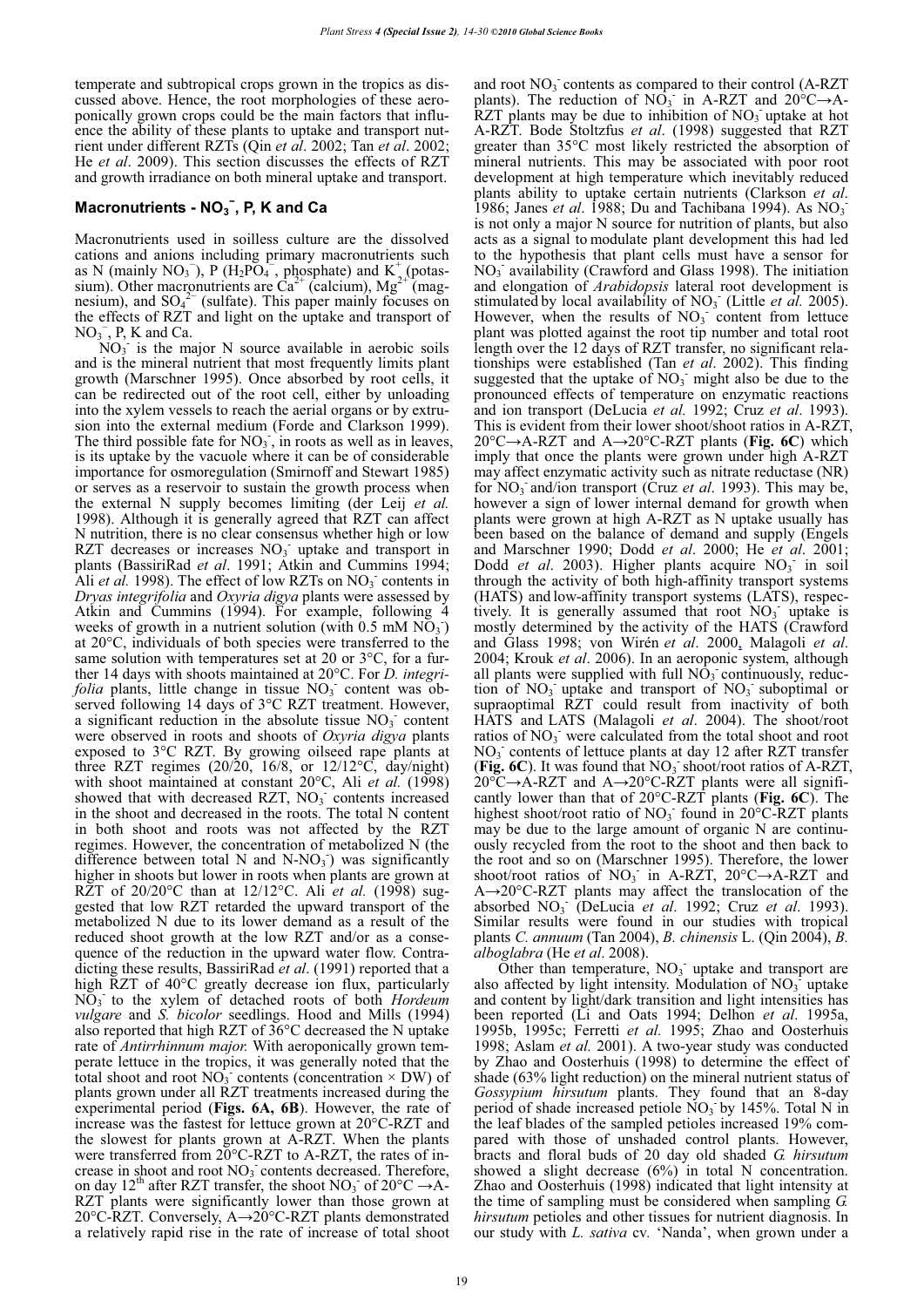

Fig. 6 Changes in total shoot and root NO<sub>3</sub><sup>-</sup> content *(A, B)* of *L. sativa* cv. 'Panama' grown at 20°C-RZT (O), A-RZT (<sup>O</sup>), 20°C->A-RZT ( $\Delta$ ) and A→20°C-RZT (▲) from day 0 to 12 after RZT transfer. Total shoot/root ratios  $NO<sub>3</sub>$ <sup>-</sup> contents (C) on day 12 after RZT transition (calculated from **Figs. 6 A, B**). Each value is a mean of 4 measurements from 4 different plants. Vertical bars represent standard errors (redrawn from Tan *et al.* 2002).

low PPFD of 200  $\mu$ mol m<sup>-2</sup>s<sup>-1</sup>, there was significant higher  $NO<sub>3</sub>$  concentration not only in root (Fig. 7B) but also in leaves (**Fig. 7A**) compared to other plants grown under higher PPFDs at both  $20^{\circ}$ C- and A-RZT. NO<sub>3</sub> could possibly induce carcinogenic effects on humans when eaten in high quantity since the leaf is the edible part of lettuce plants. Based on DW, the total accumulation (total content = concentration  $\times$  DW) of NO<sub>3</sub> was also higher in both leaves (**Figs. 8A, 8B**) and roots (**Figs. 8C, 8D**) of *L. sativa*  cv. 'Nanda' grown under lower PPFD than under higher PPFD. It was also found that plants grown under lower PPFD had much higher Leaf/root  $NO<sub>3</sub>$  content than that of plants grown under higher PPFD at both RZTs especially at 20°C-RZT (**Figs. 8E, 8F**). Similar results were found in our studies with tropical plants *C. annuum* and *B. alboglabra* (He *et al*. unpublished). Many hypothesis have been proposed to account for the adverse effect of light on  $\overline{NO_3}$ uptake (Delhon *et al*. 1995a, 1995b). Based on Dijkshoorn-Ben Zioni's model (Dijkshoorn *et al*. 1968; Ben Zioni *et al*.



Growth irradiance ( $\mu$ mol photons m<sup>-2</sup> s<sup>-1</sup>)

Fig. 7 Leaf (A) and root NO<sub>3</sub> concentration (B) of *L. sativa* cv. 'Nanda' grown at 20°C-RZT (O) and A-RZT (.) under different growth irradiances for five weeks after transplanting. Each point is the mean of 6 measurements. Each point is the mean of 6 measurements (He *et al*. unpublished).

1971), the dark inhibition of  $NO<sub>3</sub>$  uptake in the roots results from NO<sub>3</sub> assimilation in the shoots. Dijkshoorn-Ben Zioni model postulates that the OH<sup>-</sup> released by the reduction of  $NO<sub>2</sub>$  to  $NH<sub>4</sub>$  in the shoots is neutralized by the synthesis of malate. The downward phloem transport of malate with  $K^+$ to the roots is decarboxylated there to generate  $HCO<sub>3</sub>$ which excretes out of the root and results in a stimulation of  $NO<sub>3</sub>$  uptake through the enhancement of a putative "HCO<sub>3</sub>" /NO3 - " antiport (Ben-Zioni *et al*. 1971; Jackson *et al*. 1986; Touraine *et al*. 1992). In the study with soybean plants (*G. max* L. Merr. cv. 'Kingsoy'), the conclusion of Delhon and her co-workers was that the mechanisms evoked in the Dijkshoorn-Ben Zioni model do not play an important role in the diurnal variations of  $NO<sub>3</sub>$  uptake in soybean plants (Delhon *et al*. 1995c). Our data on lettuce (**Figs. 6-8**) and subtropical vegetable crops grown in the tropics also suggested that low light did not inhibited the uptake and transport of  $NO<sub>3</sub>$  as under low PPFD, concentration, total content and leaf /root ratio were higher than under high PPFD at both  $20^{\circ}$ C-RZT and A-RZT. The increases in  $\text{NO}_3$  concentration, content and leaf/root ratio under low PPFD may result from several causes, namely, limitation by the availability of reducing power (Abrol *et al*. 1983; Aslam and Huffaker 1984) or inactivation of NR (to be discussed next) (Kaiser *et al*. 1992; Riens and Heldt 1992; Kaiser and Huber 1994).

Klock *et al*. (1997) found that shoot P concentration of *L. esculentum* plants grown at RZT of 36°C decreased linearly over time, while root phosphatase activity increased linearly over time. Decreased shoot growth and demand for P, along with decreased root respiration probably resulted in the decreased P uptake and shoot P concentration in *L.*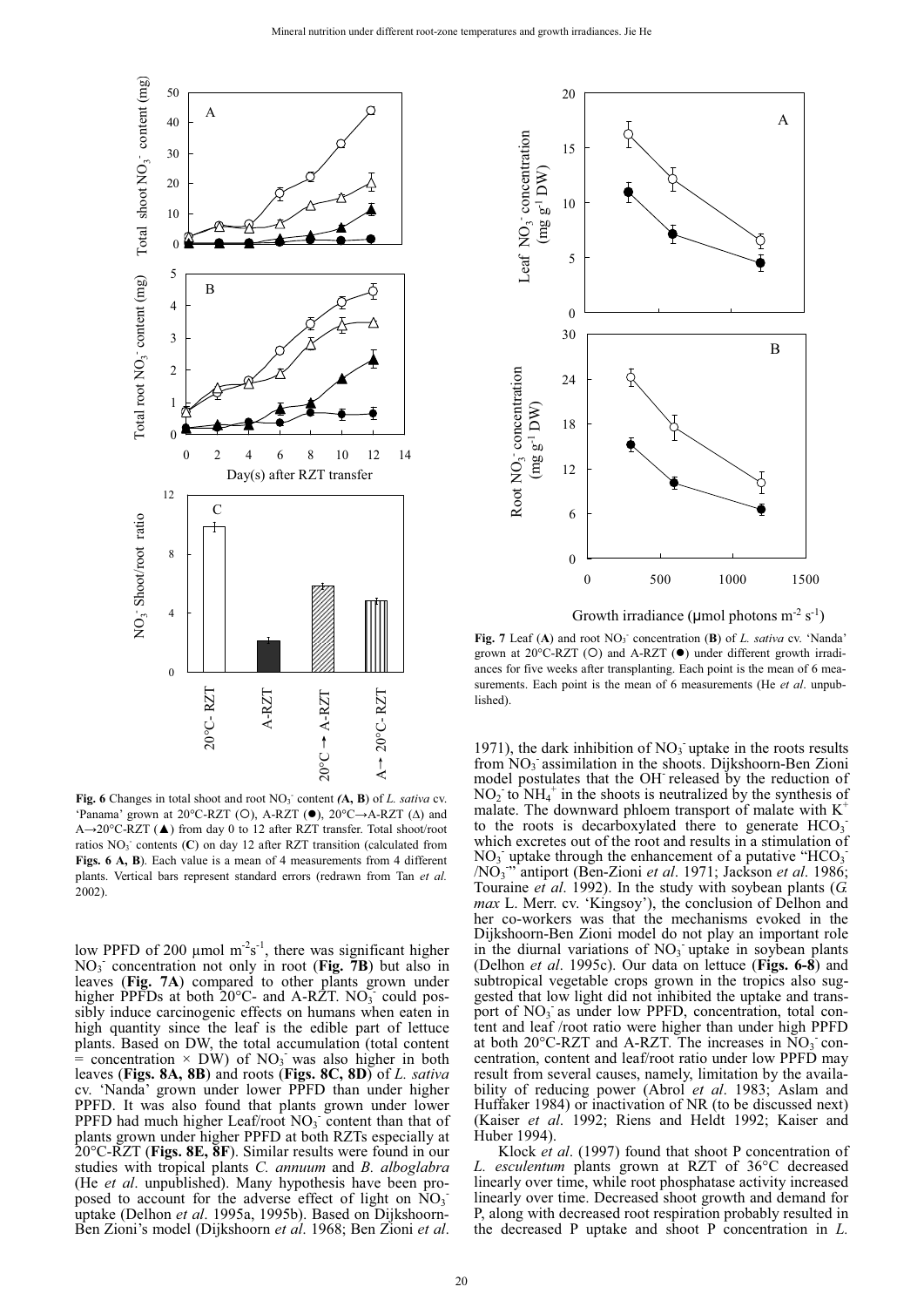

Growth irradiance (PPFD,  $\mu$ mol m<sup>-2</sup> s<sup>-1</sup>)

Fig. 8 Leaf (A, B) and root NO<sub>3</sub> content (C, D), and shoot/root ratio of total NO<sub>3</sub><sup>-</sup> content  $(E, F)$  of *L. sativa* cv. 'Nanda' grown at 20°C-RZT  $(O)$ and A-RZT  $(\bullet)$  under different growth irradiances for five weeks after transplanting. Each point is the mean of 6 measurements. Each point is the mean of 6 measurements (He *et al*. unpublished).

*esculentum* grown at 36°C-RZT (Klock *et al*. 1997). Similar result was reported by Bode Stoltzfus *et al*. (1998) in *C. melo* L. 'Gold Star'. However, Cumbus and Nye (1985) found a decrease in shoot total P but an increase in root total P at 35°C-RZT compared with optimal 25°C-RZT in rape *B. napus*. Although this high RZT severely restricted root growth there was a higher inflow of P. High 36°C-RZT did not decrease the P content of *C. annum* shoots (Gosselin and Trudel 1986). Instead, P content in shoot was increased when 10-week old *C. annum* plants were grown at 36°C-RZT for a period of 8 weeks. It was believed that the increased P content at high RZT was due to a greater amount of respiratory energy available for P uptake at the higher RZT. Therefore, whether high RZT may cause an increase or decrease in P nutrition is very much dependent on the plant species. In a study of *L. sativa* cv. 'Palma' under aeroponical conditions, our research team reported that plants grown at optimum 20°C-RZT had higher leaf P concentration compared to the plants grown at hot A-RZT (Tan *et al*. 2002). With muskmelon (*C. melo* L. 'Gold Star'), Stoltzfus *et al*. (1998) obtained similar results. These results suggested that uptake of P by plants and its accumulation within plants were strongly affected by RZTs.

It is commonly observed that high RZT caused decreases in K and Ca concentration in plant tissues (Gosselin and Trudel 1984; Menzel *et al*. 1994). A-RZT of 36°C caused reductions in K and Ca concentrations of *L. esculentum* shoots (Gosselin and Trudel 1984). There was a similar effect of high RZT on shoot K and Ca concentrations reported by Menzel *et al*. (1994). For instance, high RZT of 34.9°C increased K and Ca uptake of *C. annum* when compared to the optimum RZT of 30°C. This could be due to increased cell permeability and reduced cytoplasm viscosity (Gosselin and Trudel 1984). Menzel *et al*. (1994) found that increasing RZT up to 38°C decreased *Passiflora edulis* shoot K and Ca concentration when compared to the opti-



**Fig. 9** Shoot and root P concentrations (**A**) and contents (**B**), and shoot/ root ratio of P content (**C**) of *L. sativa* cv. 'Baby Butterhead' plants grown at different RZTs. Data were obtained 35 days after transplanting. Data are mean  $\pm$  SE of 5 plants (modified from Luo 2008).

mum RZT of 24°C. Higher shoot K and Ca concentration in *Passiflora edulis* may be due to increased uptake or translocation of nutrients by the root system. However, they cannot determine if uptake or translocation were involved because roots mineral composition was not analysed BassiriRad *et al*. (1991) reported that extreme RZT of 40°C greatly increased ion flux of  $K^+$  to the xylem of detached roots of *H. vulgare* and *S. bicolor*. They also discovered that the removal of external  $K^+$  did not alter short-term  $K^+$  flux to the xylem of *S. bicolor* but strongly inhibited the  $K^+$  flux in *H. vulgare* at 40°C-RZT. Therefore, they suggested that there were probably differences in the sites of temperature effects in *H. vulgare* and *S. bicolor*. Meanwhile, a RZT of 36°C decreased the total amount of K per *A. major* plant (Hood and Mills 1994). The highest amount of K per plant was recorded at 22°C-RZT and this corresponded to the optimum growth RZT of 22°C which was based on DWs of stem, leaves and roots (Hood and Mills 1994).

With aeroponically grown temperate *L. sativa* cv. 'Baby Butter' in the tropics, we studied that the effect of RZT on P concentration of shoot and root as well as its partitioning between shoot and root are summarized in **Fig. 9** (Luo *et al*. 2009). P concentrations, total P content of shoot and root were significantly reduced when lettuce plants were grown at hot A-RZT compared to those of 25°C-RZT plants (**Figs. 9A, 9B**). Klock *et al*. (1997) reported P uptake and leaf P concentration decreased when tomato (*L. esculentum*) seedlings were maintained at high 36°C-RZT. Huang and Xu (2000) reported that in creeping bentgrass (*Agrostis palustris*), when roots were exposed to 36°C-RZT, while shoots were kept at normal 20°C, both shoot and root P concentrations decreased. Our results also indicated that lettuce plants grown at 25°C-RZT had higher shoot and root P concentrations than at A-RZT. In **Fig. 9C**, results also showed that shoot/root ratio of total P content were significantly higher at 25°C-RZT than at A-RZT. Our data suggested that hot A-RZT inhibited not only the uptake but also the transport of P to the shoot. The main factors that caused the reduction in the translation of P from roots to shoots could be related to the changes in root morphology under hot A-RZT (**Fig. 3**). Our results indicate that the development of root systems of lettuce plants was severely restricted when grown at hot A-RZT (Qin *et al*. 2002; Tan *et al*. 2002; He *et*   $\overline{a}$ . 2009). He *et al.* (2001) also reported that the uptake of water for lettuce plant grown at A-RZT was severely restricted. Graves *et al*. (1991) and Dodd *et al*. (2000) observed that root hydraulic conductivity decreased when lettuce plants were transferred from cool-RZT (C-RZT) to hot A-RZT. DeLucia *et al*. (1992) grew *Andropgon geradii* plants at soil temperatures ranging from 5.9 to  $35.5^{\circ}$ C. They found that plants grown at lower or higher than 24.5°C had lower shoot P concentrations. They suggested that translocation of P from roots to shoots may have been impaired. Similar results were found in our studies with tropical plants *C.*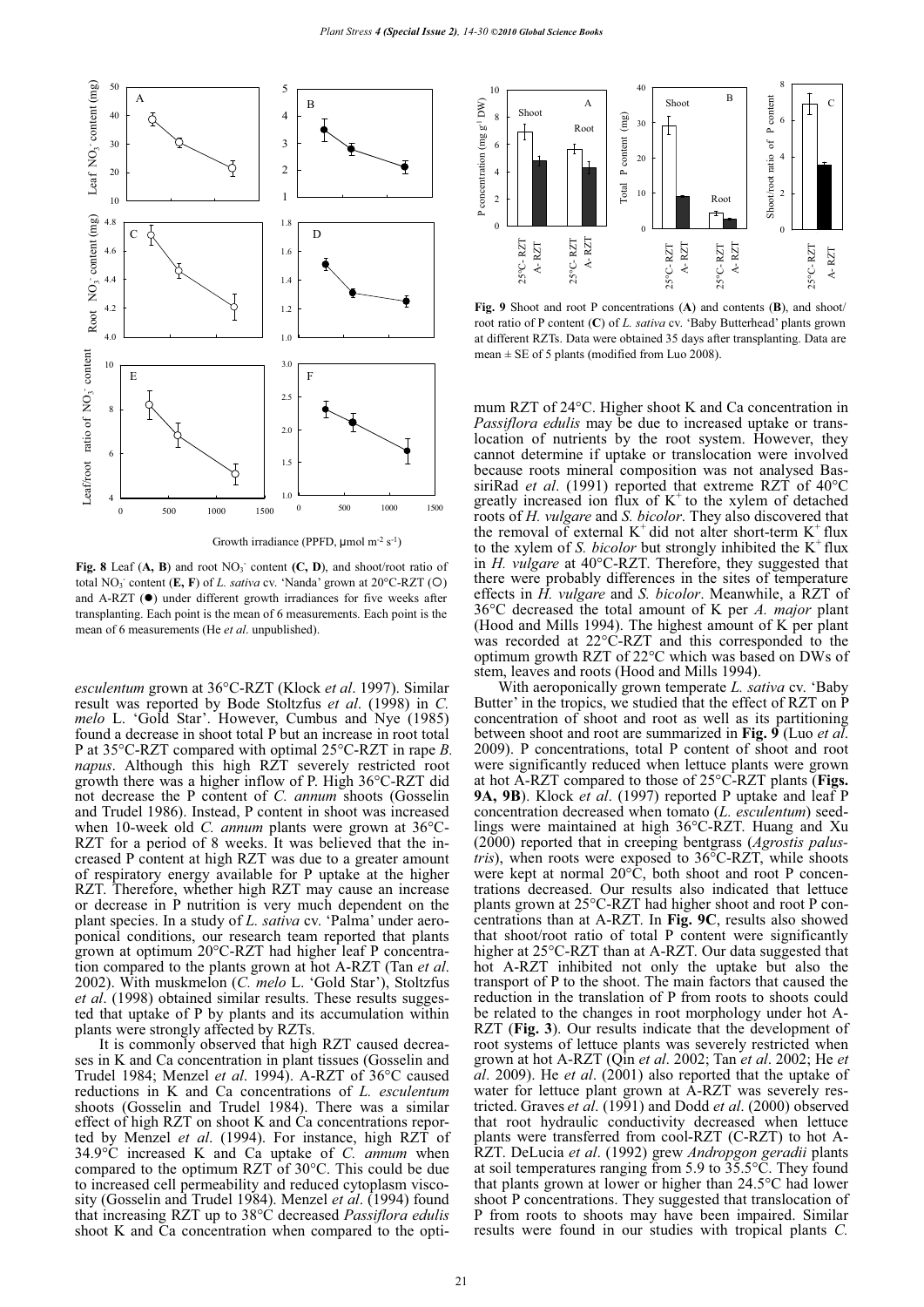

**Fig. 10** Changes in total shoot and root K content (**A, B**; redrawn from Tan *et al.* 2002) and total shoot and root Ca content (**D, E**; He *et al*. unpublished), of *L. sativa* cv. 'Panama' grown at 20°C-RZT (O), A-RZT ( $\bullet$ ), 20°C $\rightarrow$ A-RZT ( $\Delta$ ) and A $\rightarrow$ 20°C-RZT ( $\blacktriangle$ ) from day 0 to 11 after RZT transfer. Total shoot/root ratios of K and Ca contents (**C, F**) on day 11 after RZT transfer (calculated from **Figs. 11 A, B, D, E**). Each value is a mean of 4 measurements from 4 different plants. Vertical bars represent standard errors.

*annuum* (Tan 2004).

In our study with *L. sativa* cv. 'Panama', it was found that the rate of increase in shoot K (**Fig. 10A**) and Ca (**Fig. 10D**) during the active vegetative growth was the fastest for lettuce grown at 20°C-RZT and the slowest for plants grown at A-RZT. In  $20^{\circ}$ C  $\rightarrow$  A-RZT plants, significant decrease in the increase rate of shoot K and Ca contents was only observed on day 11 after RZT transfer. Conversely,  $A\rightarrow 20^{\circ}$ C-RZT plants demonstrated a relatively rapid rise in the rates of increase of total shoot K and Ca contents as compared to their control (A-RZT plants, **Figs. 10A, 10D**). However, there were no significant differences in the root K content among 20°C-RZT, 20°C $\rightarrow$ A-RZT and A $\rightarrow$ 20°C-RZT plants during the whole RZT transfer period. These plants had much higher root K content than that of A-RZT plants from 5 day ( $\text{Fig. 10B}$ ) On  $11^{\text{th}}$  day after RZT transfer, however, 20°C-RZT plants had significant higher root Ca content than those of  $20^{\circ}C \rightarrow A-RZT$  and  $A\rightarrow 20^{\circ}C-RZT$ and A-RZT plants (**Fig. 10E**). The shoot/root ratios of K and Ca were calculated from the total shoot and root K content of lettuce plants at day 11 after RZT transfer. It was found that K shoot/root ratio was significantly lower in A-RZT,  $20^{\circ}C \rightarrow A-RZT$  and  $A \rightarrow 20^{\circ}C-RZT$  plants than in 20°C-RZT plants (**Fig. 10C**). Therefore, the lower shoot/ root ratio of K in plants that grown or once exposed to A-RZT may imply that high RZT had no inhibition on the root absorption of K. However, the high RZT may affect the translocation of the absorbed K (DeLucia *et al*. 1992; Cruz *et al*. 1993). The transport of K by plant roots may be dependent upon the concentration of other macronutrients in the solution, for example, NO<sub>3</sub> (Fig. 6, Yanai *et al.* 1996; Ashley *et al*. 2005). The shoot/root ratio of Ca was also lower in those of A-RZT,  $20^{\circ}C \rightarrow A-RZT$  and  $A \rightarrow 20^{\circ}C$ -RZT than in 20°C-RZT plants. Higher proportion of Ca accumulated in the roots of plants that grown or once exposed to A-RZT may imply that low transpiration of lettuce leaves under hot A-RZT could lead to low leaves Ca (Ho *et al.* 1993). Ca appears to be virtually immobile in the phloem and is transported through the plant almost entirely via the xylem (Raven 1977; Adams and Ho 1993; Malone *et al*. 2002). Long-distance movement of Ca through plants is predominantly by bulk flow in the xylem (Atkinson *et al.* 1992). This means that plant organs of rapid transpiration, such as mature leaves, will accumulate high levels of Ca

while organs of low transpiration will receive little. Larger amount of Ca is normally found in the leaves with a higher rate of transpiration than those leaves with low transpiring (White 2001; White and Broadley 2003; Kerton *et al*. 2009). 'Tipburn' of leafy vegetables is one of the Ca deficiency symptoms in young expanding leaves (White and Broadley 2003). In our commercial farm, tip burn is a common problem in leaves of temperate lettuce grown in the tropics plants and Ca has been recognized as a possible cause of this tip burn (Luo 2008). Although all plants were sprayed with nutrient solution regularly, drought stress could be caused by hot A-RZT resulting from poor root growth and development (Qin *et al*. 2002; Tan *et al*. 2002; Qin *et al*. 2007; He *et al*. 2009). It is previously reported that stomatal inhibition of photosynthesis and leaf relative water content (RWC) occurred immediately after 20°C-RZT lettuce plants transfer to hot A-RZT. Similar results were also found in tropical vegetable crops grown in the tropics such as *B. alboglabra* (He and Lee n2004) and *C. annuum* (Tan 2004). Our studies also showed that the uptake and transport of other macro nutrients such as Mg and S were also reduced by A-RZT in temperate *L. sativa* cultivars (Tan *et al.* 2002; Qin 2004; Luo 2008), subtropical *C. annuum* (Tan 2004) and *B. chinensis* L. (Qin 2004).

Light also has significant effect of the uptake of P, K and Ca by plants. In a study with *L. sativa* L. plants, Stefanson and Collis-George (1974) noted that the uptake and concentration of P,  $\overline{K}$  and Ca in plant tissue were significantly affected by incident light. High incident light resulted in high P, K and Ca concentrations in plant tissue*.* Under high light condition, Hall (1977) found that for *L. esculentum*, the supplement of Ca stimulated growth of plants, but when the plants received low light, supplement Ca did not have any effect on plant growth. The effect of light intensity on the uptake of Ca by plants and their interaction on plant growth could be related to growth and development of roots (Hall 1977). Massimino *et al*. (1981) demonstrated that P uptake was reduced by 27% when plants were put under artificial shading for 4 hours. Meanwhile, root respiration was reduced by 55%. Jackson and Caldwell (1992) observed that P uptake by unshaded *Agropyron desertorum* plants was 73% higher than by shaded plants. They attributed to the uptake capacity of the root that was significantly reduced by shading. In *L. esculentum*, Adams and Ho (1993) found that water uptake was stimulated as transpiration increased with irradiance. Water uptake was closely related to solar radiation and the uptake of Ca was linearly related to that of water while, Zhao and Oosterhuis (1998) studied on *G. hirsutum* and revealed that when plants were treated by shading (700 µmol quanta m<sup>-2</sup> s<sup>-f</sup>) and unshading (1900-2000 µmol quanta m<sup>-2</sup> s<sup>-1</sup>), the uptake of P, K and Ca were significantly affected by shading. Leaf, floral buds and bracts of shaded *G. hirsutum* plants, P and Ca concentration was significantly higher than unshaded plants, and the differences increased as the length of shade period increased. Starkey and Andersson (2000) demonstrated that when plants were grown under three levels of supplementary PPFDs: 0, 50, and 100  $\mu$ mol m<sup>-2</sup> s<sup>-1</sup> for 10 h per day, the uptake of Ca in the shoot increased with the increasing light. However, Zhao and Oosterhuis (1998) showed that shaded plants had significantly lower leaf K content than unshaded plants in different tissue at different growth stages in *G. hirsutum*. For example, 93 days after planting, the K content in the petiole and leaves of shaded plant is only 26% of the plant grown under normal light condition. But in bracts and floral buds, the change of  $\overline{K}$  showed contradictory pattern, is higher in shaded plant. The increased mineral nutrients in the bracts and floral of shaded cotton plants were mainly associated with the decreases in both photosynthesis and non-structural carbohydrate accumulation (Zhao and Oosterhuis 1998), rather than an increased uptake of mineral nutrients as leaf total non-structural carbohydrate of shaded plants decreased by 56% compared to the unshaded plants.

With aeroponically grown temperate *L. sativa* cv. 'Baby Butterhead', we have found that the effects of light intensity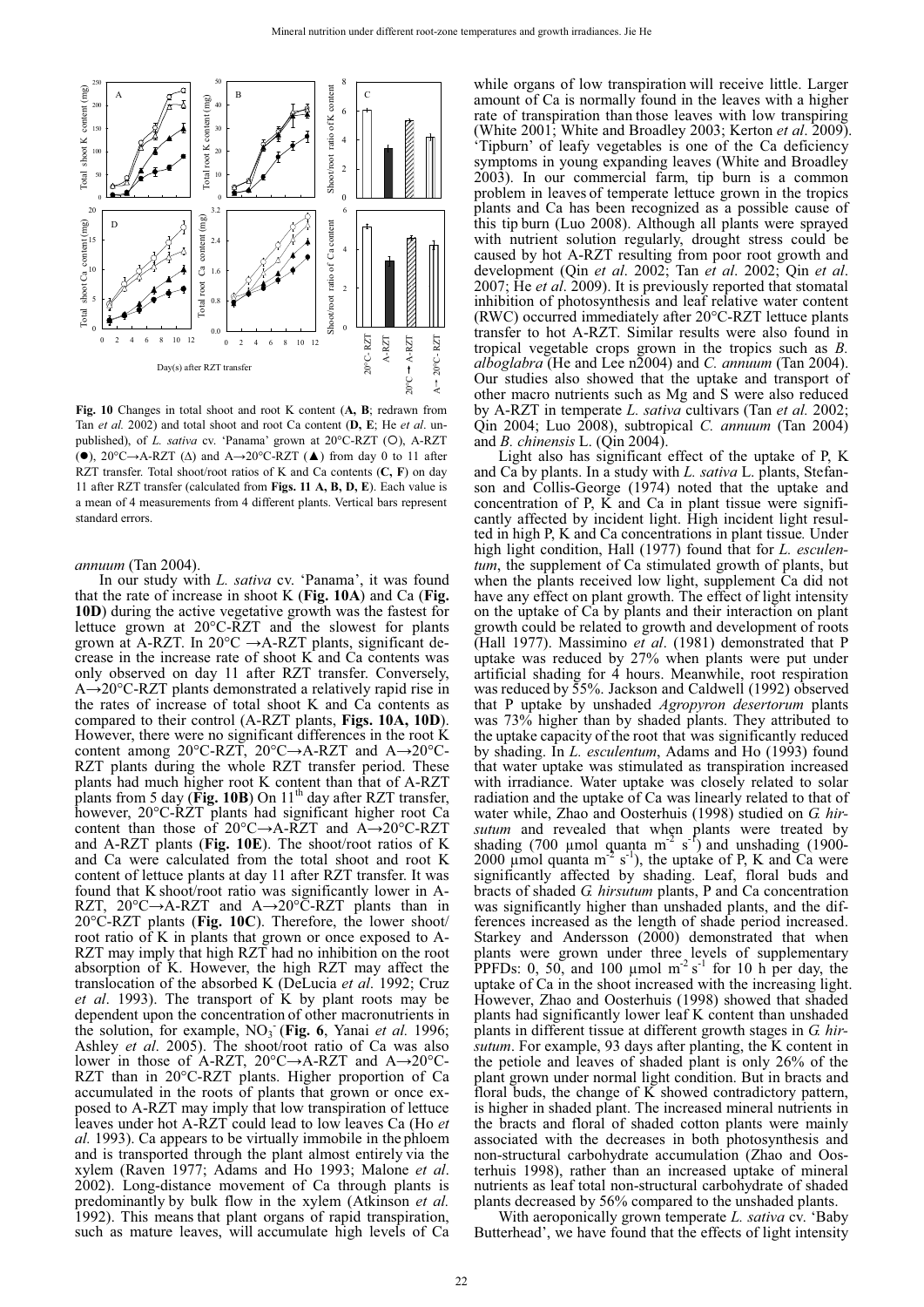

**Fig. 11** Shoot, root P (**A, B**) , K (**D, E**) and Ca (**G, H**) concentrations and shoot/root ratio of P, K and Ca content (**C, F, I**) of *L. sativa* cv. 'Baby Butterhead' plants grown under different growth irradiances 35 days after transplanting. Data are mean ± SE of 5 plants (modified from Luo 2008).

on P concentrations of shoot and root as well as its partitioning between shoot and root (**Figs. 11A-C**). High PPFD resulted in high shoot and root P concentration as well as high shoot/root P content at both 25°C-RZT and A-RZT (Luo *et al*. 2009). From the same study, Luo (2008) also found that K (**Figs. 11D, 11E**) and Ca (**Figs. 11G, 11H**) concentrations were significantly higher under high PPFD than under low PPFD at both RZTs. At each given PPFD, 25°C-RZT plants had higher shoot K (**Fig. 11D**), and higher shoot and root Ca (**Figs. 11G, 11H**) concentrations than that of A-RZT plants. However, A-RZT plants had higher root K concentration than that of 25°C-RZT plants at each given PPFD (**Fig. 11E**). The shoot/root ratios of K content from A-RZT plants were lower than that of 25°C-RZT plants (**Fig. 11F**) at all PPFDs was mainly due to its higher root K concentration (**Fig. 11E**) and also its content (unpublished results, Luo 2008). Similar results were found in our studies with tropical plants *C. annuum* (Tan 2004). Dodd *et al*. (2000) reported that root hydraulic conductivity of *C. annuum* decreased when the plants grown at A-RZT and then were transferred from 25°C-RZT to hot A-RZT. He *et al*. (2001) reported that RWC, stomatal conductance and photosynthetic gas exchange were reduced in A-RZT and  $20^{\circ}$ C $\rightarrow$ A-RZT lettuce plants. These findings lead to the conclusion that lettuce plants grown at hot A-RZT had higher root K concentration compared to the plants grown at 25°C-RZT (**Fig. 11B**) may imply that transport of the absorbed K to shoots was impaired. Therefore, a large part of it remained in roots when the plants were grown at hot A-RZT. The lower shoot/root Ca content in A-RZT plant under high PPFD (**Fig. 11I**) further confirm that high level of Ca found in the roots of these plants are mainly due to the low transpiration of their leaves caused by hot RZT and lower PPFD (White 2001; White and Broadley 2003; Kerton *et al*. 2009). The combination of high light and C-RZT usually results in rapid transpiration in the temperate and subtropical crops grown in the tropics (Dodd *et al*. 2000; He *et al*. 2001) could explain the higher shoot/root Ca in these plants.

#### **Micronutrients – Iron (Fe)**

Various essential micronutrients namely, iron (Fe), boron (B), chloride (Cl), copper (Cu), manganese (Mn), molybdenum (Mo), zinc (Zn) and nickel (Ni) are typically added to soilless culture solutions in very small quantities. However, when they are made unavailable, it can adversely affect quality; reduce crop production (Rashid and Ryan 2004). This paper only focuses on the micronutrient Fe.

Several studies have shown that RZT plays an important role in micronutrients of plants (Marschner 1995; Bode Stoltzfus *et al.* 1998). Extremely high RZT can strongly affect various micronutrients uptake and transport in *C. melo* L. ('Gold Star' muskmelon) (Bode Stoltzfus *et al*. 1998), *Zea mays* (Engels and Marschner 1990) and *A. major* (Hood and Mills 1994). We observed that *L. sativa* grown at high RZT suffered from Fe deficiency symptoms (He and Lee 1998b). This was despite the fact that these aeroponically grown plants were constantly supplied with a balanced nutrient solution in the form of a mist. It was believed that the plants grown under hot A-RZT showed symptoms of Fe deficiency because of their poor root development (He and Lee 1998b; Tan *et al*. 2002; He *et al*. 2009). When grown under limited Fe supply, many plant species develop Fe-acquisition mechanisms. The most widespread Fe-acquisition mechanism in plants, Strategy I, has been found in dicotyledonousspecies (Marschner *et al*. 1986; Bienfait 1988; Brown and Jolley 1988; Schmidt 1999;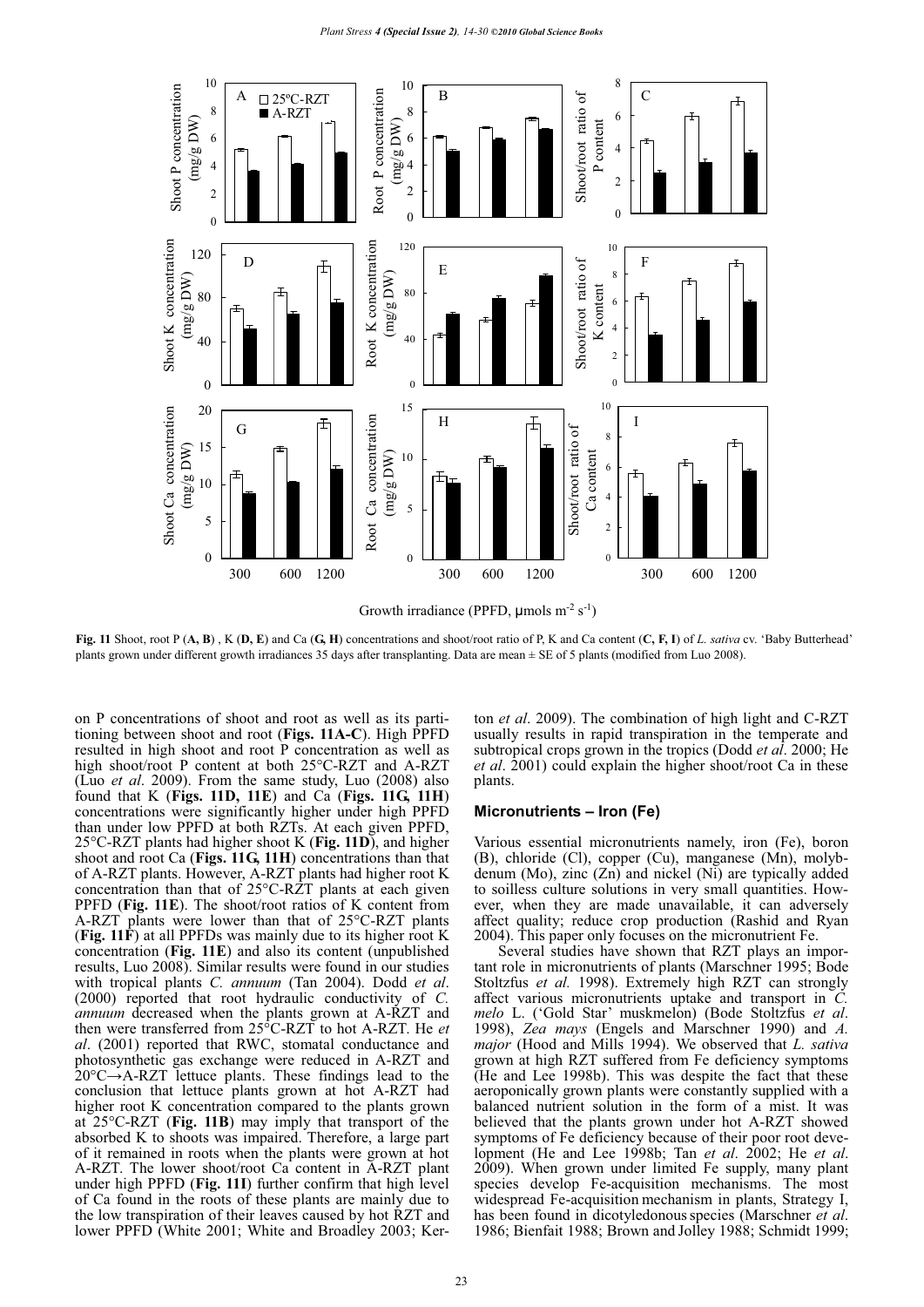

**Fig. 12** Changes in total shoot and root Fe content (**A, B**) of *L. sativa* cv. 'Panama' grown at 20°C-RZT (O), A-RZT (<sup>O</sup>), 20°C->A-RZT ( $\Delta$ ) and A→20°C-RZT (▲) from day 0 to 12 after RZT transfer. Total shoot/root ratios of Fe content on day 12 after RZT transition (calculated from Figs. 12 A and B). Each value is a mean of 4 measurements from 4 different plants. Vertical bars represent standard errors (redrawn from Tan *et al.* 2002).

Zocchi *et al*. 2007). This Strategy involves morphological changes, such as increased formation of lateral roots, root hairs, and transfer cells, all of them increasing root surface for Fe uptake (Schmidt 1999). However, in our studies with temperate and subtropical crops grown in the tropics under hot A-RZT, none of these plants were observed to have developed Fe-acquisition mechanisms. Fe deficiency leads to visible morphological and physiological responses in many plants and micro-organisms (Timperio *et al*. 2007). As Fe is highly immobile and the primary visible symptom of Fe deficiency is the development of interveinal chlorosis on young leaves (Marschner 1995). Leaf chlorosis occurs because Fe is required at several steps in the pathway for chlorophyll synthesis. Fe chlorosis results from decreased concentrations of photosynthetic pigments (Abádia and Abádia 1993; Tan 2004; He *et al*. 2008). In our further studied on the RZT effects on Fe uptake and transport in *L. sativa* cv. 'Panama' plants it was found hot A-RZT inhibited both the uptake and transport of Fe (Tan *et al*. 2002). Three

weeks after transplanting, Fe uptake at 20°C-RZT plants was more than A-RZT as both shoot and root concentration and content were lower in A-RZT plants than in 20°C-RZT. In their RZT transfer treatment from 20°C to A-RZT, plants suffered reduction of total concentration and accumulation of Fe, but when plants were transferred from A-RZT to 20°C RZT, these parameter were increased (**Fig. 12**; Tan *et al*. 2002). It was found that Fe shoot/root ratio was much lower than shoot/root ratios of NO<sub>3</sub><sup>-</sup>, P, K and Ca (Figs. 6C, **9C, 10C, 10F**) as Fe are less mobile compared to the other minerals. On the other hands, it is very likely that uptake of Fe was more strongly inhibited than its translocation for lettuce plants grown at A-RZT since there was higher concentrations and content of Fe in the shoot than in the root and thus a higher shoot/root ratio of Fe (**Fig. 12C**). Our studies also showed that the uptake and transport of other micronutrients such as Cu, Mn and Zn were also reduced by A-RZT in temperate *L. sativa* cultivars (Tan *et al*. 2002; Qin 2004; Luo 2008), subtropical *C. annuum* (Tan 2004) and *B. chinensis* L. (Qin 2004).

Light intensity also impacts on Fe uptake by plants. According to our observation, Fe chlorosis is more obvious common in our commercial temperate lettuce and other subtropical vegetables at A-RZT under low light conditions. Chlorotic symptoms in younger leaves were more evident after plants transferred from full Fe to Fe starvation for 2 to 3 days with chlorophyll content being dramatically decreased at A-RZT under low light condition (unpublished results). Compared to the studies carried out on the light effects on the uptake of other minerals discussed above, there are not many literatures available on the effect of light on the uptake of Fe by plants. Recently, through monitoring the Arabidopsis high-affinity root Fe uptake two genes, *FRO2* and *IRT1* gene expression, Vert *et al.* (2003) reported plants carrying only one copy of the *IRT1* gene take up Fe more efficiently during the light period, which raises the question of whether Fe uptake activity occurs mainly during the day. That was the first report of such a diurnal control of the Fe deficiency response genes in strategy I plants. Photosynthetic products may mediate this diurnal regulation given that variation of sugar, and particularly sucrose, during the day/night variations parallelsthe one of *IRT1* and *FRO2* expression (Kerr *et al*. 1985). The link between Fe and sugar metabolisms was revealed by Thimm *et al*. (2001) and starch degradation was up-regulated by Fe starvation in *Arabidopsis*. A role of sugar as activator of the Fe uptake activity may explain why roots of A-RZT lettuce plants in our studies (Qin 2004; Luo 2008; He *et al*. 2009) had higher soluble carbohydrates, which were related to higher concentration of starch. Interestingly, Vert *et al.* (2003) also found that in Fe starving plants, the diurnal regulation of *IRT1* and *FRO2* was overruled. They concluded that the root Fe uptake machinery responds primarily to Fe nutrition. Under Fe deficient conditions, it is additionally regulated by external signals, which could be sugars, other metabolites, or even light or circadian rhythm.

#### **THE IMPACT OF RZT AND GROWTH IRRDIANCE**  ON THE ASSIMILATION OF NO<sub>3</sub> AND THE SITE OF **ASSIMILATION**

 $NO<sub>3</sub>$  is the only form of N available to roots in the soilless culture solution.  $NO<sub>3</sub>$  incorporation into organic N containing compounds involves the reduction of  $NO<sub>3</sub>$  to  $NO<sub>2</sub>$ via the cytosolic enzyme NR.  $NO<sub>2</sub>$  is then translocated to the root plastid or the chloroplast of leaves where it is reduced into NH<sub>4</sub><sup>+</sup> by nitrite reductase (NiR) (Stitt *et al.* 2002; Cookson *et al*. 2005). The rate-limiting and regulated step of  $NO<sub>3</sub>$  assimilation appears to be the initial reaction, catalyzed by NR(Solomonson and Barber 1990; Orsel *et al.* 2002). NR is known to be under complex regulation and it is  $NO_3$ -inducible enzyme (Riens and Heldt 1992; Savidov *et al.* 1997; Cookson *et al*. 2005).

The reduction of  $NO<sub>3</sub>$  could take place either in roots or in leaves or both (Gojon *et al.* 1994; Savidov *et al.* 1997;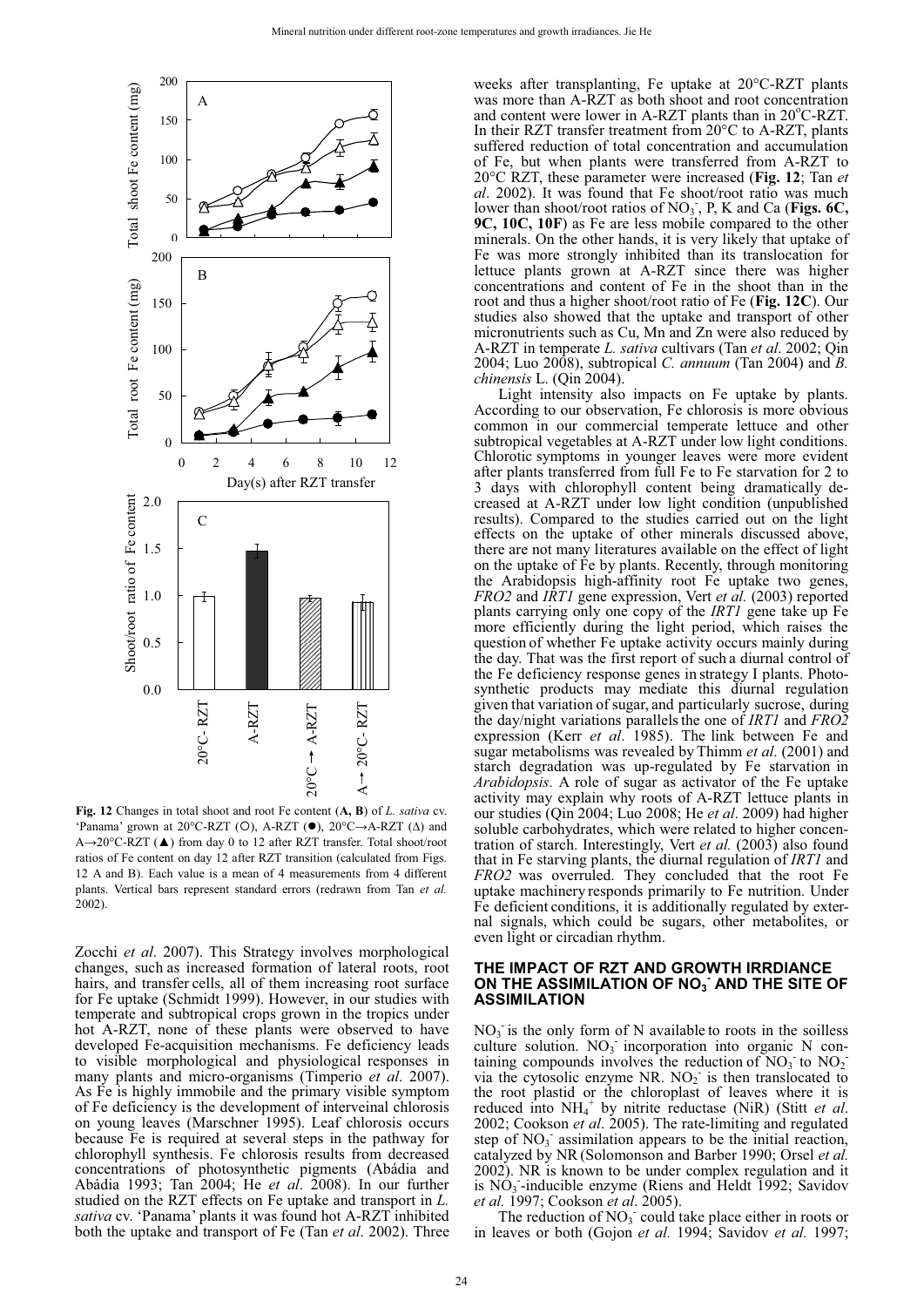Scheurwater *et al.* 2002). Gojon *et al.* (1994) calculated the shoot/root ratio of NRA for several herbaceous and woody species. On average, this ratio was more than four times higher in herbaceous plants than in woody plants. Gojon *et al.* (1994) proposed that, when supplied with adequate of  $NO<sub>3</sub>$ , slow-growing woody plant species carried out a greater proportion of total plant  $NO<sub>3</sub>$  reduction in roots than in shoots, when compared with fast-growing herbaceous species. This was based on the hypothesis that  $NO<sub>3</sub>$  reduction in roots competed with delivery of  $NO<sub>3</sub>$  to xylem for transport to the shoot, which thus determined the proportion of  $\overline{NO_3}$  reduced in the roots versus that in the shoots. Significant translocation of  $NO<sub>3</sub>$  to the shoot would occur only when the net  $NO<sub>3</sub>$  uptake rate was fast enough to saturate the reduction process in the roots. In slow-growing species with a low net  $NO_3$  uptake rate, xylem loading of  $NO_3$ would be relatively slow when compared with fast-growing species with a high net  $NO_3$  uptake rate. Consequently, slow-growing species might carry out a greater proportion of total  $NO_3$ <sup>-</sup> reduction in their roots than do fast-growing species (Gojon *et al.* 1994). Scheurwater *et al.* (2002) grew eight monocotyledonous grass species that differed in maximum relative growth rate and net  $NO<sub>3</sub>$  uptake rate with free access to nutrients in hydroponics under controlled environment conditions. They found that *in vivo* NRA of roots and shoots increased significantly with increasing net  $NO<sub>3</sub>$  uptake rate and maximum relative growth rate. The proportion of total NO<sub>3</sub> assimilation that occurs in roots was independent of maximum relative growth rate and net  $NO<sub>3</sub>$  uptake rate, with the shoot being the predominant site of  $NO<sub>3</sub>$ assimilation in all tested species. The results indicate that slow-growing grass species perform a similar proportion of total plant  $\overline{NO_3}$  reduction in their roots to that exhibited by fast-growing grasses (Scheurwater *et al.* 2002). In soybean (*G. max* L. Merr. cv. 'Maple glen') plants, Cen and Layzell (2003) showed that neither roots nor shoots were the dominant site of NO<sub>3</sub> reduction. Rather, both organs shared the responsibility, with roots being proportionally more important during the dark, whereas shoots were more important during the light. The light-dark differences of the sites of  $NO<sub>3</sub>$  assimilation on a single plant may explain the controversy in previous studies over whether the site of  $NO<sub>3</sub>$ reduction is in roots (Crafts-Brandner and Harper 1982; Vessey and Layzell 1987) or in shoots (Rufty *et al*. 1982; Andrews *et al*. 1984; Andrews 1986).

Growth temperatures have been reported to affect NRA (Laurie and Stewart 1993; Jones *et al*. 1998). In a study using tomato (*L. esculentum* Mill. cv. 'Floramerica'), Jones *et al*. (1998) revealed that overnight low temperature exposure delayed NRA. They reported that low temperature has direct effects on NR expression and thus delays NRA, resulting in a mistiming in the regulation of NR and perhaps other key metabolic enzymes under circadian regulation. Laurie and Stewart (1993) grew chickpea (*Cicer arietinum* L. ICARDA cultivar no. 'ILC 482') plants at high (40/25°C, day/night) and moderate (25/17°C, day/night) temperature regimes. The results showed that high temperature (40/ 25°C) reduced shoot NRA (*in vivo*) but had little effect on root NRA. On a total plant basis, high temperature growth shifted NRA from shoot to root, particularly in the young plant. There was a greater decline in leaf NRA with age. Several other researches showed that total N contents were reduced in high RZT treated plants (Du and Tachibana 1994; He *et al.* 2001). For example, Du and Tachibana (1994) grew cucumber (*C. sativus* cv. 'Sharp I') plants hydroponically at RZTs of 25 (control), 30, 35, or 38°C, with shoot subjected to  $26/23 \pm 3$ °C (day/night). Total N concentration in leaf was reduced as the RZT was raised to 35°C and to 38°C in particular. The reduced of total N could result from the inhibition of NR at high RZT. Similar results were obtained by our research team with *L. sativa* L. cv. 'Palma' plants (He *et al.* 2001). Aerial parts of lettuce plants were grown under natural tropical ambient temperatures, but with their roots exposed to two different RZTs: a constant 20°C-RZT and a fluctuating A-RZT from 23-40°C.



25



**Fig. 13** Changes in leaf N of *L. sativa* cv. 'Panama' plants grown and maintained at 20°C-RZT (O) and A-RZT (<sup>o</sup>), 20°C->A-RZT ( $\Delta$ ) and A→20°C-RZT (▲) from day 0 to 10 after RZT transfer. Each point is the mean  $\pm$  standard error of 5 measurements (redrawn from He *et al.* 2001).

Three weeks after transplanting, leaf organic N content was 32% lower in A-RZT plants than 20°C-RZT plants. Transfer of plants between these two RZTs altered leaf N content after 6 days. Leaf N content increased and decreased, respectively, in  $A\rightarrow 20^{\circ}C$ -RZT and  $20^{\circ}C\rightarrow A$ -RZT plants after RZT transfer. After 10 days of reciprocal RZT transfer,  $A\rightarrow 20^{\circ}C$ -RZT plants and  $20^{\circ}C \rightarrow A$ -RZT plants had a similar leaf N content (**Fig. 13**). The results also showed tight temporal coupling of leaf N content, and light- and  $CO<sub>2</sub>$ saturated photosynthetic  $O_2$  evolution rate throughout the reciprocal temperature transfers. He *et al.* (2001) suggested that the decreased nutrient status of lettuce plants caused non-stomatal limitation of photosynthesis under high A-RZT conditions. Therefore, it was very important to investigate the role of NR and its activity in our studies to elucidate the mechanisms of how RZT alters N metabolism in temperate and subtropical plants grown in the tropics.  $NO<sub>3</sub>$ <sup>-</sup> concentrations and NRA of leaf and root, root/leaf ratios of NO<sub>3</sub> concentration of *L. sativa* cv. 'Baby Butterhead' plants determined after 10 days at each RZT transfer are shown in Fig. 14. Leaf and root NO<sub>3</sub> concentration of 20°C-RZT plants was significantly higher than that of A-RZT plants. After 10 days of RZT transfers, the leaf and root  $NO<sub>3</sub><sup>-</sup>$  concentrations of  $20^{\circ}C \rightarrow A$ -RZT plants decreased significantly compared to those of 20°C-RZT and A-RZT plants. However, the leaf and root  $NO_3$  concentrations of A $\rightarrow$ 20°C-RZT plants increased significantly compared to the A-RZT plants, and reached the similar levels to those of 20°C-RZT plants (**Figs. 14A, 14B**). Root/leaf ratios of  $NO<sub>3</sub>$  concentration of A-RZT plants were significant higher than that of 20°C-RZT plants. There was no significant difference in root/leaf ratios of NO<sub>3</sub> concentration between  $20^{\circ}$ C $\rightarrow$ A-RZT and A-RZT plants, but they were much higher than that of  $20^{\circ}$ C-RZT plants. Root/leaf ratios of NO<sub>3</sub><sup> $\degree$ </sup> concentrations of  $A\rightarrow 20^{\circ}C$ -RZT plants were lower than those of A-RZT and  $20^{\circ}$ C $\rightarrow$ A-RZT plants, but higher than that of 20°C-RZT plants. After 10 days of RZT transfer, leaf maximum NRA of  $20^{\circ}C \rightarrow A-RZ\dot{T}$  and  $A \rightarrow 20^{\circ}C-RZT$  plants were much lower than those of 20°C-RZT plants, but significantly higher than those of A-RZT plants (**Fig. 14D**). However, root maximum NRA of 20°C-RZT plants were much lower compared to those of A-RZT plants. After 10 days of RZT transfers, root maximum NRA of  $20^{\circ}C \rightarrow A$ -RZT plants were higher than those of 20°C-RZT plants, but lower than those of A-RZT plants. Root maximum NRA of  $A\rightarrow 20^{\circ}$ C-RZT plants were much lower than those of A-RZT plants, but did not show significant difference to those of 20°C-RZT plants (**Fig. 14E**). Differences in root/leaf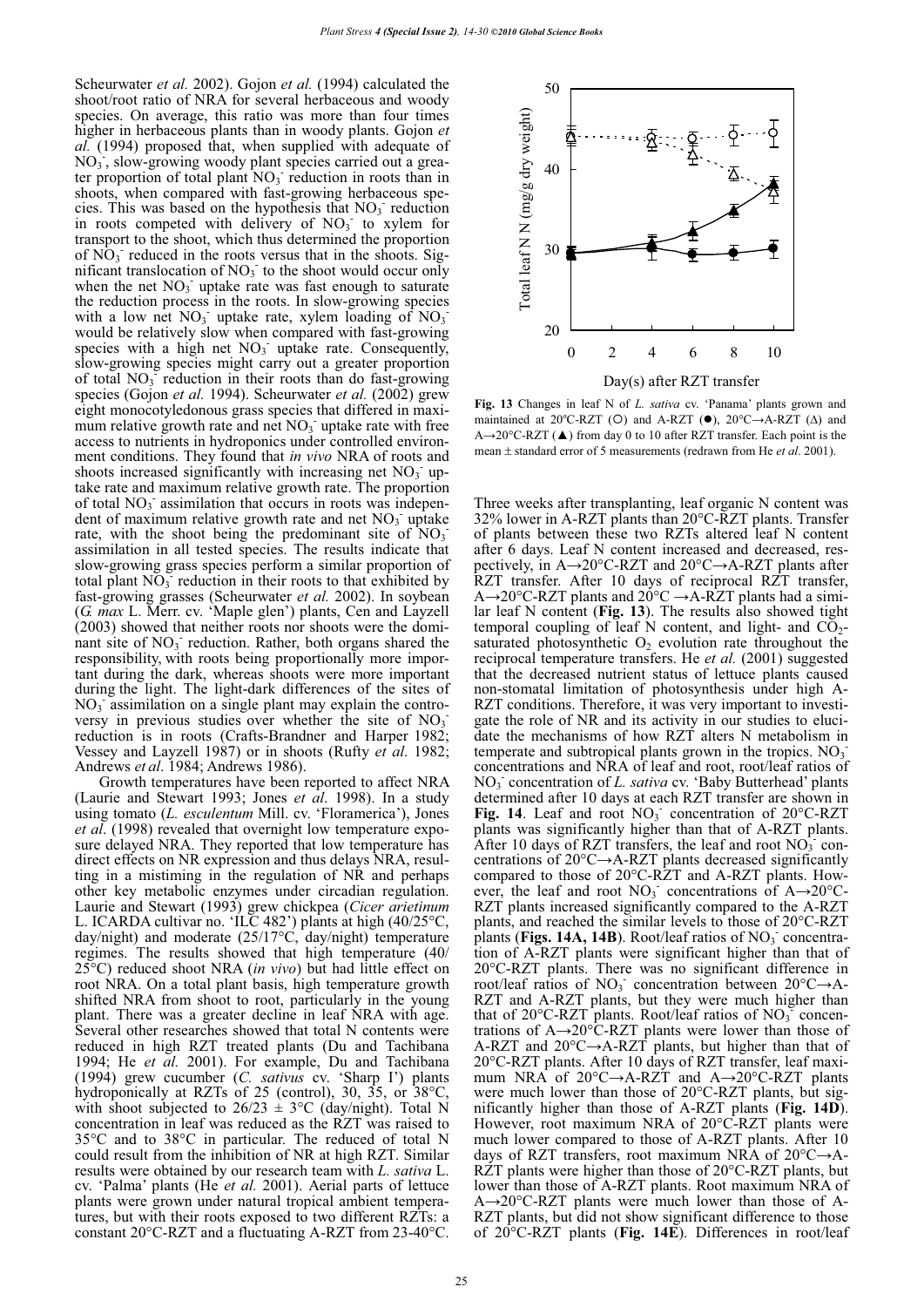

Fig. 14 Leaf NO<sub>3</sub> concentration (A), root NO<sub>3</sub> concentration (B), root/ leaf ratio of NO<sub>3</sub> concentration (C), leaf maximum NRA (D) root maximum NRA (**E**) and root/leaf ratio of maximum NRA (**F**) of *L. sativa* cv. 'Baby Butterhead' 30 days after transplanting.  $\Box$ , grown at 20°C-RZT;  $\blacksquare$ , mum NKA (**E**) and foothear ratio of maximum NKA (**F**) of *L*. *saliva* cv.<br>
'Baby Butterhead' 30 days after transplanting.  $\Box$ , grown at 20°C-RZT;  $\blacksquare$ ,<br>
grown at A-RZT for another 10 days;  $\blacksquare$ , first grown at A-RZT transferred to 20°C-RZT for another 10 days (He *et al*. unpublished).

ratios of maximum NRA among different RZT plants (**Fig. 14F**) were similar to that of the root maximum NRA (**Fig. 14E**), indicating that high or low values of root/leaf ratio of maximum NRA was due to the high or low values of the root maximum NRA grown at the same RZT. Tan (2004) from our research team obtained the similar results using *L. sativa* cv. 'Panama' and *C. annum* Indra F1-hybrid plants. Controversial results of high RZT effects on N metabolism in shoots and roots have been reported by others (Johnson and Ingram 1984; Cruz *et al*. 1993; Du and Tachibana 1994). In our studies with temperate and subtropical plants grown in the tropics, high RZTs significantly inhibited N metabolism both in leaves and roots (He *et al*. 2001; Tan *et al*. 2002; Qin 2004; Tan 2004). NR is a key enzyme of the  $NO<sub>3</sub>$  assimilation pathway and its activity is controlled at both the transcriptional and post-transcriptional level by number of metabolites and stimuli, such as light,  $NO<sub>3</sub>$ <sup>-</sup> availability and sucrose content (Vincentz *et al*. 1993; Kaiser and Huber 1994). However, higher NRA in roots of A-RZT plants than that of 20°C-RZT plants (**Fig. 14D**) imply that root  $NO_3$  concentrations is not responsible for the increases of root NRA of A-RZT lettuce plants (**Fig. 14E**). The explanation for the NRA increase in root of A-RZT plants could be due to lower end-product concentration (organic N) in the root (unpublished results). Amino acid and amide such as glutamine and glutamate and their relationship to NRA has been reported by others (Scheible *et al*. 1997). The reduction of  $\text{NO}_3$  could take place either in roots or in leaves or both (Cen and Layzel 2003; Scheurwater *et al*. 2002). For lettuce plants grown at optimum 20 $\degree$ C-RZT, shoot is the predominant site of NO<sub>3</sub> reduction. Hot A-RZT treatment switched  $NO<sub>3</sub>$  reduction from shoot to root, evidenced by the higher NRA in A-RZT roots than in leaves (**Fig. 14D**). This maybe due to low content of reduced N-components in A-RZT roots (unpublished results). By growing chickpea (*C. arietinum* L. ICARDA cultivar no. 'ILC 482') plants at high (40/25 $\degree$ C, day/night) and

moderate (25/17°C, day/night), Laurie and Stewart (1993) found that 40/25°C reduced shoot *in vivo* NRA but had little effect on root NRA. On a total plant basis, high temperature growth shifted NRA from shoot to root, particularly in the young plant. This was in accordance with our findings that leaf maximum NRA of 20°C-RZT lettuce plants was the highest. Although root maximum NRA were higher in A-RZT plants compared to that of 20°C-RZT plants, the lower NO<sub>3</sub> uptake and transport capacity (lower root and leaf  $NO<sub>3</sub>$  concentration) still restricted  $NO<sub>3</sub>$  reduction of A-RZT plants. This was evidenced by the lower total reduced N concentration of leaf and root of A-RZT plants compared to 20°C-RZT plants (unpublished results). In the reciprocal RZT transfer studies, the results indicate that  $20^{\circ}$ C $\rightarrow$ A-RZT plants suffered from decreased capacities of  $NO<sub>3</sub>$  uptake, transport and assimilation. The data of reciprocal RZT transfer also showed that transfer lettuce plants from A-RZT to 20°C-RZT could completely overcome the negative effect on  $NO_3$  uptake and transport caused by A-RZT. This was supported by the fact that  $\overline{NO_3}$  and N concentrations of leaf and root in  $A\rightarrow 20^{\circ}$ C-RZT plants were much higher than those of A-RZT plants, and reached similar level to those of 20°C-RZT plants (unpublished results).

NRA has been showed to be modulated not only by temperature but also light intensity (De Cires *et al.* 1993; Vincentz *et al*. 1993; Ferretti *et al.* 1995; Meyer and Stitt 2001; Huber *et al*. 2002; Lillo *et al*. 2004). In higher plants, NR is regulated at the transcriptional as well as posttranslational level by light (Meyer and Stitt 2001) through the activation of photosynthesis and the production of sugars, stimulates the NR promoter (Vincentz *et al*. 1993) and NRA (Huber *et al*. 2002; Lillo *et al*. 2004). For example, NR from barley (*H. vulgare* cv. 'Hassan') leaves was inactivated during a light-dark transition (De Cires *et al.* 1993). NRA was observed losing approximately 50% after 30 min of darkness. The dark inactivation was reversed by illumination of the seedlings, the kinetics of reactivation being similar to those of inactivation. The activation state of NR was higher in high-light leaves than in low-light ones. Geiger *et al.* (1998) found that in the leaves and roots of 35d-old tobacco (*Nicotiana tabacum* L. cv. 'Gatersleben') plants grown in a 12 h/12 h light/dark cycle at 25°C, NR protein and maximum activity were low at the end of the night and increased to a maximum 2–3 h into the photoperiod, and declined during the second part of the photoperiod. In roots, maximum NRA declined slightly during the day and recovered during the night. No major changes in NR activation in roots were found during the photoperiod. Kaiser and Huber (1997) described that NRA was rapidly inactivated to a very low level while detached spinach leaves was transferred from light to dark. Initially, NR content hardly affected. But during continuous darkness, NR content declined with a half-time of about 21 h, indicating slow NR protein degradation. Our results of leaf and root NRA, and root/leaf ratio of total NRA of *L. sativa* cv. 'Nanda' shown in **Fig. 15** were obtained from the same experiments, which data of shoot and root  $NO<sub>3</sub>$  concentration, content and ratio are shown in **Figs. 7** and **8**. Plants had significantly higher leaf and root maximum NRA under high PPFD than under low PPFD (**Figs. 15A-D**) at both 20°C-RZT and A-RZT. However, under low PPFD both leaf and root  $NO<sub>3</sub>$  concentration and content were higher than high PPFD (Fig. 7). These results indicate that high concentration and content of  $NO<sub>3</sub>$  in plants grown at low PPFD resulted from the reduction of NRA (**Figs. 15A-D**). Higher root/leaf ratios of maximum NRA in low PPFD grown plants than the high PPFD ones (**Figs. 15E, 15F**) imply that the assimilation site of  $NO<sub>3</sub>$  had shifted to root under low PPFD. Similar results were found in our studies with tropical plants *C. annuum* and *B. alboglabra* (He *et al*. unpublished). In the leaves of 10 day old maize (*Zea may* cv. 'Adon') plants grown under low  $(150 \mu)$  µmol photons m<sup>-2</sup> s<sup>-1</sup> and high (450 µmol photons  $m^{-2}$  s<sup>-1</sup>) irradiance at normal temperature (27/21°C, day/night) conditions, Ferretti *et al.* (1995) found that leaf NRA was higher in high-light plants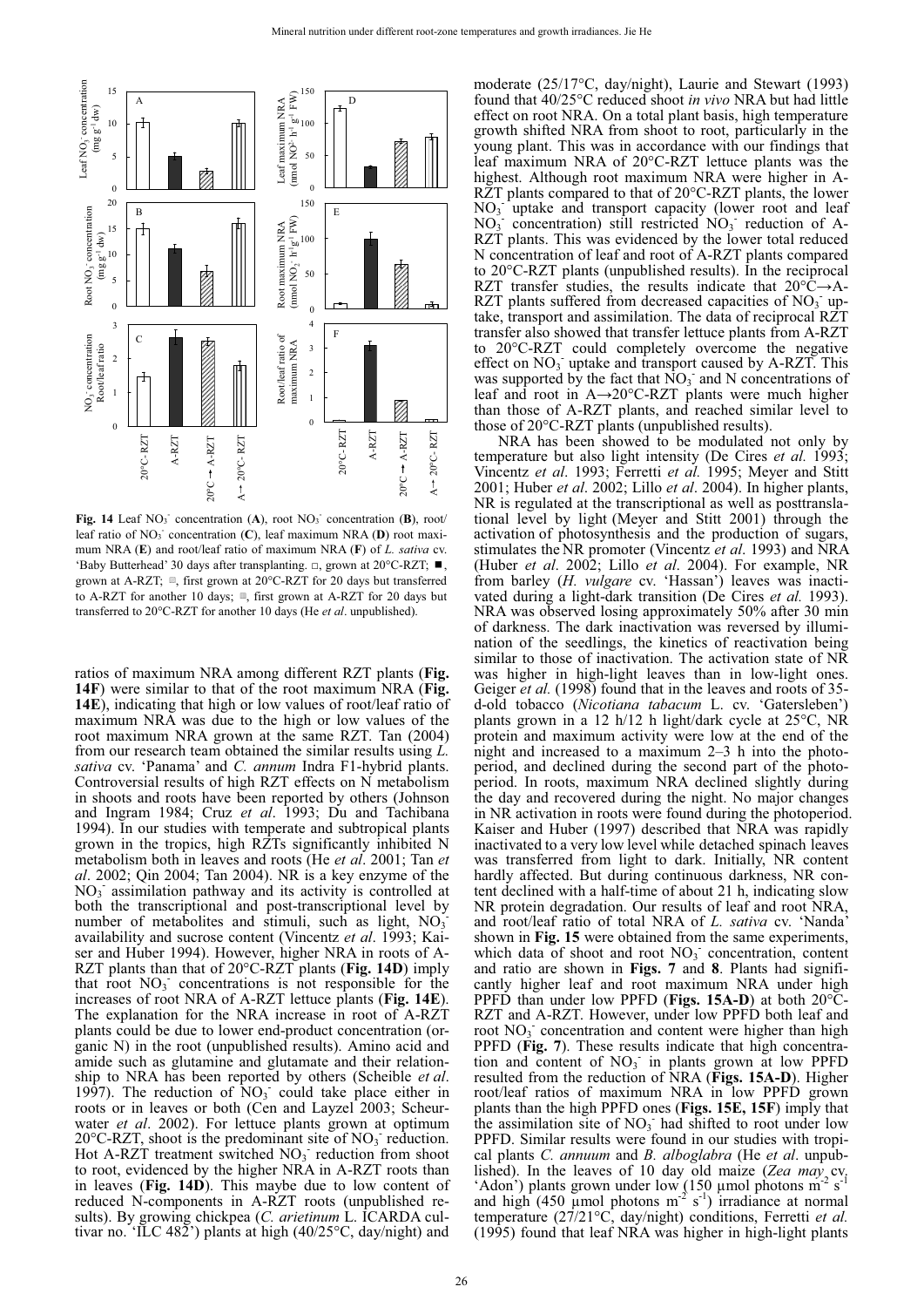

Growth irradiance ( $\mu$ mol photons m<sup>-2</sup> s<sup>-1</sup>)

**Fig. 15** Leaf (**A, B**) and root NRA (**C, D**), and root/leaf ratio of total NRA  $(E, F)$  of *L. sativa* cv. Nanda grown at 20°C-RZT (O) and A-RZT ( $\bullet$ ) under different growth irradiances for five weeks after transplanting. Each point is the mean of 6 measurements. Each point is the mean of 6 measurements (He *et al*. unpublished).

than in low-light ones. The assimilation of N in the leaves of higher plants requires both energy and C skeletons (Foyer *et al*. 1998). C metabolism is inextricably linked to N metabolism and any effect of a change in C abundance impacts on N metabolism and vice versa. Co-ordination of C and N metabolism is essential to prevent uncontrolled competition for energy and C skeletons among the pathways of N assimilation, carbohydrate production and  $CO<sub>2</sub>$ assimilation (Paul and Foyer 2001). In our previous studies, we suggested that the non-stomotal limitation of photosynthesis under prolonged growth at hot A-RZT could be due to a decrease in Ribulose-1,5-Bisphosphate Carboxylase (Rubisco) protein in response to a decrease in leaf N levels (He and Lee, 2001; He *et al.* 2001). Decreasing  $NO<sub>3</sub><sup>-</sup>$  uptake and transport capacity under A-RZT resulted in the low concentrations of  $N\overline{O}_3$ <sup>-</sup> and total N in leaves. N-deficiency may cause decrease in Rubisco contents (He and Lee 2004; Qin 2004; Tan 2004). Paul and Foyer (2001) stated that the decline in Rubisco content that accompanied N deficiency can be prevented in leaves that are shaded to prevent carbohydrate accumulation. This result indicates that there is a close interaction between C and N signaling that regulates<br>Pubisco lavels, Scheible et al. (1997) proposed that NO Rubisco levels. Scheible *et al*. (1997) proposed that NO3 acts as a signal to initiate coordinated changes in C and N metabolism. In their study, Nia 30(145) transformants synthesize small amounts of starch at low  $NO<sub>3</sub><sup>-</sup>$  condition. After increasing  $NO_3^-$  to 12 mM, starch quickly decreased. Scheible *et al.* (1997) suggested that  $NO<sub>3</sub><sup>-</sup>$  may also stimulate starch degradation. The accumulation of starch in A-RZT lettuce leaves could be caused by low leaf  $NO<sub>3</sub><sup>-</sup>$  concentrations. However, in A-RZT *L. sativa* cv. 'Panama' leaves, the low  $NO<sub>3</sub><sup>-</sup>$  concentrations are not companied by high starch concentration (He *et al*. 2009). This maybe due to that starch is not the main store carbohydrate in lettuce leaves.

#### **CONCLUDING REMARKS**

Cool-season crops grew poorly under the hot tropical conditions. Although shading lowered midday ambient temperatures by 3 to 5°C as compared to full sunlight condition (He *et al*. 2001), productivities of root and shoot decreased significantly with decreasing growth irradiance in both temperate and subtropical crops grown in the tropics. RZT also interacted strongly with light levels on productivity. The increases in shoot and root productivity with increasing light levels were more pronounced under  $\text{C-RZT}$  (either  $2\overline{0}$ or 25°C-RZT) than under hot A-RZT. Although the roots of aeroponically grown plants are continuously sprayed with nutrient mist, water deficit and mineral nutrient deficiency occurred at hot A-RZT due to poor root system development. The main mechanism responsible for achieving high productivity is mainly due to the well developed root architecture at C-RZT, which enhances water and mineral uptake and thus, preventing water deficit and mineral nutrient deficiency. C-RZT also alternates the partitioning of mineral nutrients uptake by the roots, and the partitioning of photoassimilate produced in the leaves meet changes in shoot and root nutrients demand in response to environmental stress. C-RZT could also alleviate the negative effects of A-RZT on  $NO<sub>3</sub>$  assimilation and the coordination of C and N metabolism.

#### **ACKNOWLEDGEMENTS**

All experiment work on temperate and subtropical vegetables grown aeroponically was supported by the Academic Research Fund, Ministry of Education and The National Science and Technology Board (NSTB) (It is now called A\*STAR, Agency for Science, Technology and Research), Singapore. The author of this paper, personally, indebted to Professor Lee Sing Kong in the National Institute of Education, Nangyang Technological University, Singapore for the opportunities he wisely and widely made available in plant physiology research of aeroponically grown temperate and subtropical crops in the tropic with manipulation of RZT.

#### **REFERENCES**

- **Abádia J, Abádia A** (1993) Iron and plant pigments. In: Barton LL, Hemming BC (Eds) *Iron Chelation in Plants and Soil Microorganisms*, *Academic Press*, New York, pp 327-343
- **Abrol YP, Sawhney SK, Naik MS** (1983) Light and dark assimilation of nitrate in plants. *Plant, Cell and Environment* **6**, 595-599
- **Adams P, Ho LC** (1993) Effects of environment on the uptake and distribution of calcium in tomato and on the incidence of blossom-end rot. *Plant and Soil* **154**, 127-132
- **Aguirrezabal LAN**, **Deleens E, Tardieu F** (1994) Root elongation rate is accounted for by intercepted PPFD and source-sink relations in field and laboratory-grown sunflower. *Plant, Cell and Environment* **17**, 443-450
- **Aguirrezabal LAN, Tardieu F** (1996) An architectural analysis of elongation of field-grown sunflower root systems. Elements for modeling the effects of temperature and intercepted radiation. *Journal of Experimental Botany* **47**, 411-420
- **Ali IA, Kafkafi U, Yamaguchi I, Sugimoto Y, Inanaga S** (1998) Response of oilseed rape plant to low root temperature and nitrate:ammonium ratios. *Journal of Plant Nutrition* **21**, 1463-1481
- **Andrews M** (1986) Nitrate and reduced-N concentrations in the xylem sap of *Stellaria media*, *Xanthium strumarium* and six legume species. *Plant Cell Environment* **9**, 605-608
- **Andrews M, Sutherland JM, Thomas RJ, Sprent JI** (1984) Distribution of nitrate reductase activity in six legumes: the importance of the stem. *New Phytologist* **98**, 301-310
- **Arshad M, Frakenberger WT Jr.** (2002) *Ethylene: Agricultural Sources and Applications*, Kluwer, New York, pp 155-156
- **Ashley MK, Grant M, Grabov A** (2005) Plant responses to potassium deficiencies: a role for potassium transport proteins. *Journal of Experimental Botany* **57**, 425-436
- **Aslam M, Huffaker RC** (1984) Dependency of nitrate reduction on soluble carbohydrates in primary leaves of barley under aerobic conditions. *Plant Physiology* **75**, 623-628
- **Aslam M, Travis RL, Rains DW** (2001) Diurnal fluctuations of nitrate uptake and *in vivo* nitrate reductase activity in *Pima* and *Acala* cotton. *Crop Science* **41**, 372-378
- **Atkin OK, Cummins WR** (1994) The effect of root temperature in the induction of nitrate reductase activities and nitrogen uptake rates in arctic plant species. *Plant and Soil* **159**, 187-197
- **Atkinson CJ, Ruiz LP, Mansfield TA** (1992) Calcium in xylem sap and the regulation of its delivery to the shoot. *Journal of Experimental Botany* **43**,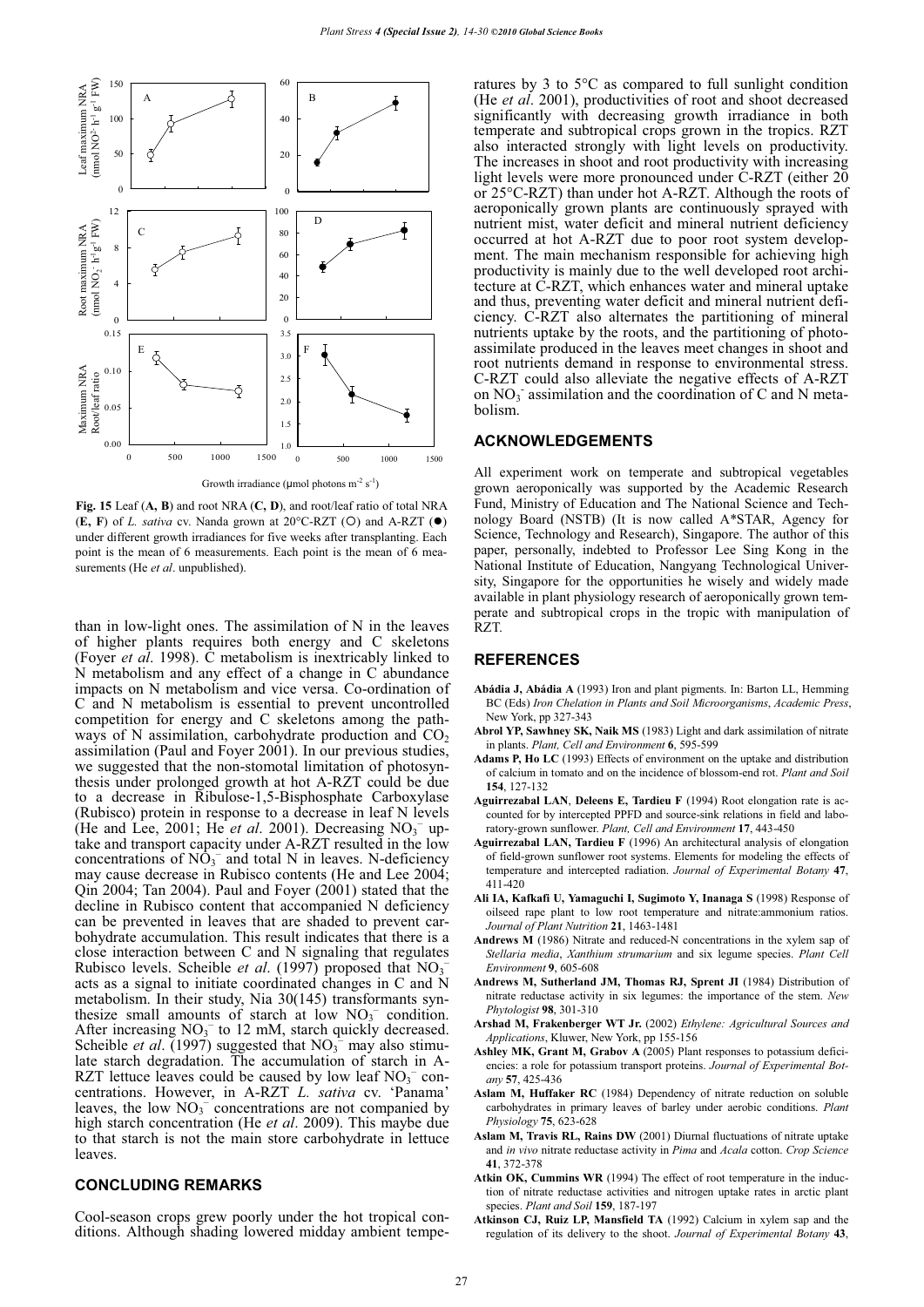1315-1324

- **BassiriRad H, Radin JW, Matsuda K** (1991) Temperature-dependent water and ion transport properties of barley and sorghum roots. *Plant Physiology* **93**, 426-432
- **Ben Zioni A, Vaadia Y, Lips SH** (1971) Nitrate uptake by roots as regulated by nitrate reduction products of the shoot. *Physiologia Plantarum* **24**, 288-290
- **Bingham IJ, Cumpus IP** (1991) Effect of root temperature on the potassium requirements of young tomato plants. *Plant and Soil* **133**, 227-237
- **Bienfait HF** (1988) Mechanisms in Fe-efficiency reactions of higher plants. *Journal of Plant Nutrition* **11**, 605-629
- **Bode Stoltzfus BM, Taber HG, Aiello AS** (1998) Effect of increasing root-zone temperature on growth and nutrient uptake by 'Gold Star' Muskmelon Plants. *Journal of Plant Nutrition* **21**, 321-328
- **Bravo FP, Uribe EG** (1981) Temperature dependence of the concentration kinetics of absorption of phosphate and potassium in corn roots. *Plant Physiology* **67**, 815-819
- **Brouwer R** (1983) Functional equilibrium: Sense or nonsense? *Netherlands Journal of Agricultural Science* **31**, 335-348
- **Brown JC, Jolley VD** (1988) Strategy I and strategy II mechanisms affecting iron availability to plants may be established too narrow or limited. *Journal of Plant Nutrition* **11**, 1077-1098
- **Buttery B, Stone J** (1988) Some effects of nitrate and light intensity on soybean root growth and development. *Plant and Soil* **106**, 292-294
- **Carvalho DD, Irving LJ, Carnevalli RA, Hodgson J, Matthew C** (2006) *Journal of Experimental Botany* **57**, 2015-2024
- **Cen YP, Layzell DB** (2003) *In vivo* gas exchange measurement of the site and dynamics of nitrate reduction in soybean. *Plant Physiology* **131**, 1147-1156
- **Chaves MM, Pereira JS, Maroco J, Rodrigues ML, Ricardo CPP, Osório ML, Carvalho I, Faria T, Pinheiro C** (2002) How plants cope with water stress in the field? Photosynthesis and growth. *Annals of Botany* **89**, 907-916
- **Clarkson DT, Hopper MJ, Jones LHP** (1986) The effects of root temperature on the uptake of nitrogen and the relative size of the root system in *Lolium*  perenne. I. Solutions containing both NH<sub>4</sub><sup>+</sup> and NO<sub>3</sub><sup>-</sup>. *Plant, Cell and Environment* **9**, 535-545
- **Cookson SJ, Williams LE, Miller AJ** (2005) Light-dark changes in cytosolic nitrate pools depend on nitrate reductase activity in *Arabidopsis* leaf cells. *Plant Physiology* **138**, 1097-1105
- **Cooper AJ** (1973) Root temperature and plant growth: A review. *Commonwealth Bureau of Horticulture and Plantation Crops*. Commonwealth Agriculture Bureaux, Farnham Royal, Slough, England, 73 pp
- **Crafts-Brandner SJ, Harper JE** (1982) Nitrate reduction by roots of soybean (*Glycine max* [L.] Merr.) seedlings. *Plant Physiology* **69**, 1298-1303
- **Crawford N, Glass ADM** (1998) Molecular and physiological aspects of nitrate uptake in plants. *Trends in Plant Science* **3**, 389-395
- **Crookshanks M, Taylor G, Dolan L** (1998) A model system to study the effects of elevated  $CO<sub>2</sub>$  on the developmental physiology of roots: the use of *Arabidopsis thaliana. Journal of Experimental Botany* **49**, 593-597
- **Cruz C, Lips SH, Martins-Louqão A** (1993) Uptake of ammonium and nitrate by carob (*Ceratonia siliqua*) as affected by root temperature and inhibitors. *Physiologia Plantarum* **89**, 532-543
- **Cumbus IP, Nye PH** (1982) Root zone temperature effects on growth and nitrate absorption in rape (*Brassica napus* cv. Emeralk). *Journal of Experimental Botany* **33**, 1138-1446
- **Cumbus IP, Nye PH** (1985) Root zone temperature effects on gowth and phosphate absorption in rape *brassica napus* cv. Emerald. *Journal of Experimental Botany* **36,** 19- 227
- **De Cires A, de la Torre A, Delgado B, Lara C (1993) Role of light and CO<sub>2</sub>** fixation in the control of nitrate-reductase activity in barley leaves. *Planta* **190**, 277-283
- **Del Castillo D, Acock B, Reddy V, Acock M** (1989) Elongation and branching of roots on soybean plants in a carbon dioxide-enriched aerial environment. *Agronomy Journal* **81**, 692-695
- Delhon P, Gojon A, Tillard, T, Passama L (1995a) Diurnal regulation of NO<sub>3</sub> uptake in soybean plants. I. Changes in NO<sub>3</sub> influx, efflux, and N utilization in the plant during the day/night cycle. *Journal of Experimental Botany* **46**, 1585-1594
- Delhon P, Gojon A, Tillard T, Passama L (1995b) Diurnal regulation of NO<sub>3</sub> uptake in soybean plants. II. Relationship with accumulation of NO3- and asparagine in the roots. *Journal of Experimental Botany* **46**, 1595-1602
- Delhon P, Gojon A, Tillard T, Passama L (1995c) Diurnal regulation of NO<sub>3</sub> uptake in soybean plants III. Implication of the Dijkshoorn-Ben Zioni model in relation with the diurnal changes in NO<sub>3</sub> assimilation. *Journal of Experimental Botany* **47**, 885-892
- **Delucia EH, Scott AH, Day TA** (1992) Effects of soil temperature on growth, biomass allocation and resource acquisition of *Andropogon gerardii* Vatman. *New Phytologist* **10**, 543-549
- **Demotes-Mainard S, Pellerin S** (1992) Effect of mutual shading on the emergence of nodal roots and the root: shoot ratio of maize. *Plant and Soil* **147**, 87-93
- **der Leij M, Smithe SJ, Miller AJ** (1998) Remobilization of vacuolar stored nitrate in barley root cells. *Planta* **205**, 64-72
- **Dijkshoorn W, Latfawell DJ, Dewit CT** (1968) Temporal changes in carboxylate content of rye grass with stepwise change in nutrition. *Plant and Soil* **29**,

369-90

- **Dodd IC, He J, Turnbull CGN, Lee SK, Critchley C** (2000). Influence of supra-optimal root temperatures on growth and stomatal conductance in *Capsicum annuum* L. *Journal of Experimental Botany* **51**, 239-248
- **Dodd IC, Tan LP, He J** (2003) Do increases in xylem sap pH and/or ABA concentration mediate stomatal closure following nitrogen deprivation? *Journal of Experimental Botany* **54**, 1281-1288
- **Du YC, Tachibana S** (1994) Effect of supraoptimal root temperature on the growth, root respiration and sugar content of cucumber plants. *Scientia Horticulturae* **58**, 289-301
- **Durieux RP, Kamprath EJ, Jackson WA, Moll RH** (1994) Root distribution of corn: The effect of nitrogen fertilization. *Agronomy Journal* **86**, 958-962
- **Engles C, Marschner H** (1990) Effect of sub-optimal root zone temperature at varied nutrient supply and shoot meristem temperature on growth and nutrient concentration in maize seedlings. *Plant and Soil* **126**, 215-225
- **Engels C, Münkle L, Marschner H** (1992) Effect of root zone temperature and shoot demand on uptake and xylem transport of macronutrients in maize (*Zea mays* L.). *Journal of Experimental Botany* **43**, 537-547
- **Ferretti M, Merlo L, Passera C, Ghisi R** (1995) Influence of irradiance on enzymes of sulphate and nitrate assimilation pathways in maize leaves. *Plant Physiology and Biochemistry* **33**, 111-114
- Fitter A, Williamson L, Linkohr B, Leyser O (2002) Root system architecture determines fitness in an Arabidopsis mutant in competition for immobile phosphate ions but not for nitrate ions. *Proceedings of the Royal Society London, Series B* **269**, 2017-2022
- **Forde BG, Clarkson DT** (1999) Nitrate and ammonium nutrition of plants: Physiological and molecular perspectives. *Advances in Botanical Research* **30**, 1-90
- **Foyer CH, Valadier MH, Migge A, Becker TW** (1998) Drought-induced effects on nitrate reductase activity and mRNA and on the coordination of nitrogen and carbon metabolism in maize leaves. *Plant Physiology* **117**, 283- 292
- **Fredeen AL, Rao IM, Terry N** (1989) Influence of phosphorus nutrition on growth and carbon partitioning in *Glycine max*. *Plant Physiology* **89**, 225- 230
- **Gavito ME, Curtis PS, Jakobsen I** (2001) Interactive effects of soil temperature, atmospheric carbon dioxide and soil N on root development, biomass and nutrient uptake of winter wheat during vegetative growth. *Journal of Experimental Botany* **52**, 1913-1923
- **Geiger M, Walcu-Liu P, Engels C, Harnecker J, Schulze ED, Ludewig F, Sonnewald U, Scheible W-R, Stitt M** (1998) Enhanced carbon dioxide leads to a modified diurnal rhythm of nitrate reductase activity in older plants, and a large stimulation of nitrate reductase acitivity and higher levels of amino acids in young tobacco plants. *Plant, Cell and Environment* **21**, 253-268
- Gojon A, Passard C, Bussi C (1994) Root/shoot distribution of NO<sub>3</sub> assimilation in herbaceous and woody species. In: Roy R, Garnier E (Eds) *A Whole Plant Perspective on Carbon-Nitrogen Interactions*, SPB Academic Publishing, The Hague, pp 131-147
- **Gosselin A, Trudel MJ** (1984) Interaction between root-zone temperature and light levels on growth, development and photosynthesis of *Lycopersicon esculentum* Mill. culticar 'vendor'. *Scientia Horticulturae* **23**, 313-321
- **Gossellin A, Trudel MJ** (1986) Root-zone temperature effects on pepper. *Journal of the American Society for Horticultural Science* **111,** 220–224
- **Graves WR, Dana MN, Joly RJ** (1989) Root-zone temperature affects water status and growth of red maple. *Journal of the American Society for Horticultural Science* **114**, 406-410
- **Graves WR, Joly RJ, Dana MN (**1991) Water use and growth of honey locust and tree-of-heaven at high root-zone temperatures. *HortScience* **26,** 1309– 1312
- **Hall DA** (1977) Some effects of varied calcium nutrition on the growth and composition of tomato plants. *Plant and Soil* **48**, 199-211
- **He J, Lee SK** (1998a) Growth and photosynthetic characteristics of lettuce (*Lactuca sativa* L.) grown under fluctuating hot ambient tempeatures with the manipulation of cool root zone temperature. *Journal of Plant Physiology* **152**, 387-391
- **He J, Lee SK** (1998b) Growth and photosynthetic responses of three aeroponically grown lettuce cultivars (*Lactuca sativa* L.) to different root zone temperatures and growth irradiances under tropical aerial condition*. Journal of Horticultural Science and Biotechnology* **73**, 173-180
- **He J, Lee SK** (2001) Relationship among photosynthesis, Ribulose-1,5-bisphosphate carboxylase (Rubisco) and water relations of subtropical vegetable Chinese broccoli grown in the tropics by manipulation of root-zone temperature. *Environmental and Experimental Botany* **46**, 119-128
- **He J, Lee SK** (2004) Photosynthetic utilization of radiant energy by temperate lettuce grown under natural tropical condition with manipulation of root-zone temperature. *Photosynthetica* **42**, 457-463
- **He J, Lee SK, Dodd IC** (2001) Limitations to photosynthesis of lettuce grown under tropical conditions: alleviation by root-zone cooling. *Journal of Experimental Botany* **52**, 1323-1330
- **He J, Chua NYA, Qin L** (2008) Interaction between iron stress and root-zone temperature on physiological aspects of aeroponically grown Chinese broccoli (*Brassica alboglabra*). *Journal of Plant Nutrition* **31**, 1-20
- **He J, Tan LP, Lee SK** (2009) Root-zone temperature effects on photosynthesis,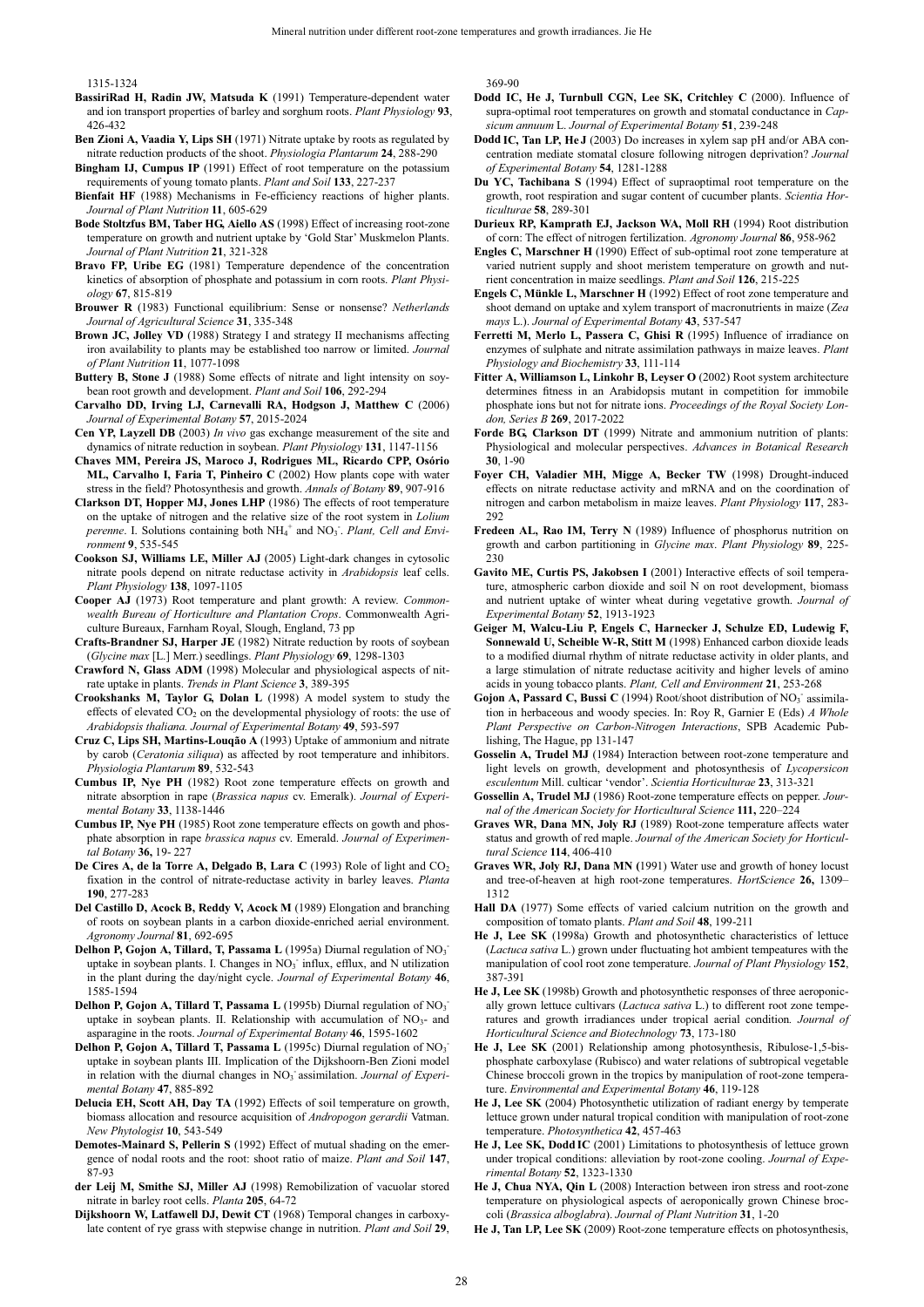14C-photoassimilate partitioning and growth of temperate lettuce (*Lactuca sativa* cv. 'Panama') grown in the tropics. *Photosynthetica* **47**, 95-103

- **Ho LC, Belda R, Brown M, Andrews J, Adams P** (1993) Uptake and transport of calcium and the possible causes of blossom-end rot in tomato. *Journal of Experimental Botany* **44**, 509-518
- **Hood TM, Mills HA** (1994) Root-zone temperature affects nutrient uptake and growth of snapdragon. *Journal of Plant Nutrition* **17**, 279-291
- **Huang BR, Taylor HM, McMichael BL** (1991a) Behavior of lateral roots in winter wheat as affected by temperature. *Environmental Experimental Botany* **31**, 187-192
- **Huang BR, Taylor HM, McMichael BL** (1991b) Growth and development of seminal and crown roots of wheat seedling as affected by temperature. *Environmental Experimental Botany* **31**, 471-477
- **Huang BR, Xu QZ** (2000) Root growth and nutrient element status of creeping bentgrass cultivars differing in heat tolerance as influenced by supraoptimal shoot and root temperatures. *Journal of Plant Nutrition* **23**, 979-990
- **Huber SC, MacKintosh C, Kaiser WM** (2002) Metabolic enzymes as targets for 14-3-3 proteins. *Plant Molecular Biology* **50**, 1053-1063
- **Huber SC, Sugiyama T, Alberte RS** (1989) Photosynthetic determinants of growth in maize plants: Effects of nitrogen nutrition on growth, carbon fixation and photochemical features. *Plant Cell Physiology* **30**, 1063-1072
- **Izanloo A, Condon AG, Langridge P, Tester M, Schnurbusch T** (2008) Different mechanisms of adaptation to cyclic water stress in two South Australian bread wheat cultivars. *Journal of Experimental Botany* **59**, 3327-3346
- **Jackson RB, Caldwell MM** (1992) Shading and the capture of localized soil nutrients: nutrient content, carbohydrates, and root uptake kinetics of a perennial tussock grass. *Oecologia* **91**, 457-462
- **Jackson WA, Pan WL, Moll RH, Kamprath EJ** (1986) Uptake, translocation and reduction of nitrate. In: Neyra CA (Ed) *Biochemical Basis of Plant Breeding*, CRC Press, Boca Raton, pp 1-39
- Janes HW, Chin CK, Bachmansky J (1988) Growth and metabolism of tomato roots grown in tissue cultures held at various temperatures. *HortScience* **23**, 773
- **Johnson CR, Ingram DL** (1984) *Pittosporum tobira* response to container medium temperature. *HortScience* **19**, 524-525
- Jones TL, Tucker DE, Ort DR (1998) Chilling delays circadian pattern of sucrose phosphate synthase and nitrate reductase activity in tomato**.** *Plant Physiology* **118**, 149-158
- **Josh H, Harry WJ** (1983) Effect of altering the root-zone temperature on growth, translocation, carbon exchange rate and leaf starch accumulation in the tomato. *Plant Physiology* **73**, 46-50
- **Kaiser WM, Huber SC** (1994) Posttranslational regulation of nitrate reductase in higher plants. *Plant Physiology* **106**, 817-821
- **Kaiser WM, Huber SC** (1997) Correlation between apparent activation state of nitrate reductase (NR), NR hysteresis and degradation of NR protein. *Journal of Experimental Botany* **48**, 1367-1374
- **Kaiser WM, Spill D, Brendle-Behnisch E** (1992) Adenine nucleotides are apparently involved in the light-dark modulation of spinach-leaf nitrate reductase. *Planta* **186**, 236-40
- **Kerton M, Newbury HJ. Hand D, Pritchard J** (2009) Accumulation of calcium in the centre of leaves of coriander (*Coriandrum sativum* L.) is due to an uncoupling of water and ion transport. *Journal of Experimental Botany* **60**, 227-235
- **Kerr PS, Rufty TW Jr, Huber SC** (1985) Changes in nonstructural carbohydrates in different parts of soybean (*Glycine max* [L.] Merr.) plants during a light/dark cycle and in extended darkness. *Plant Physiology* **78**, 576-581
- **King JR, Hill MJ, Willms WD** (1995) Growth response of *Festuca altaica*, *Festuca hallii*, and *Festuca campestris* to temperature. *Canadian Journal of Botany* **73**, 1074-1080
- **Klock KA, Taber HG, Graves WR** (1997) Root respiration and phosphorus nutrition of tomato plant growth at 36°C root zone temperature. *Journal of the American Society for Horticultural Science* **122**, 175-178
- **Krouk G, Tillard P, Gojon A** (2006) Regulation of the high-affinity NO3 uptake system by NRT1.1-mediated NO<sub>3</sub><sup>-</sup> demand signaling in *Arabidopsis*. *Plant Physiology* **142**, 1075-1086
- **Kuroyanagi T, Paulsen GM** (1988) Mediation of high-temperature injury by roots and shoots during reproductive growth of wheat. *Plant, Cell and Environment* **11**, 517-523
- **Lambers H, Shane MW, Cramer MD, Pearse SJ, Veneklaas EJ** (2006) Root Structure and Functioning for Efficient Acquisition of Phosphorus: Matching Morphological and Physiological Traits. *Annals of Botany* **98**, 693-713
- **Laurie S, Stewart GR** (1993) Effects of nitrogen supply and high temperature on the growth and physiology of the chickpea. *Plant, Cell and Environment* **16**, 609-621
- **Lee SK** (1993) Aeroponic system as a possible alternative for crop production in Singapore. *Commonwealth Agricultural Diges*t **3**, 1-14
- **Lee SK, Cheong SC** (1996) Inducing head formation of iceberg lettuce (*Lactuca sativa* L.) in the tropics through root-zone temperature control. *Tropical Agriculture (Trinidad)* **73**, 34-42
- **Li X-Z, Oats A** (1994) Induction and turnover of nitrate reductase in *Zea mays*. *Plant Physiology* **106**, 1145-1149
- **Lillo C, Meyer C, Lea US, Provan F, Oltedal S** (2004) Mechanism and importance of post-translational regulation of nitrate reductase. *Journal of Experi-*

*mental Botany* **55**, 1275-1282

- **Little DY, Rao H, Oliva S, Daniel-Vedele F, Krapp A, Malamy JE** (2005) The putative high-affinity nitrate transporter NRT2.1 represses lateral root initiation in response to nutritional cues. *Proceedings of the National Academy of Sciences USA* **102**, 13693-13698
- **Loomis MJ, Amthor JS** (1999) Yield potential, plant assimilatory capacity and metabolic efficiencies. *Crop Science* **39**, 1584-1596
- **Luo HY** (2008) Mechanisms of Ca, P and K uptake and partitioning characterristics of certain temperate vegetables in relation to different irradiance and root-zone temperatures. PhD Thesis, Nanyang Technological University, Singapore, 286 pp
- **Luo HY, Lee SK, He J** (2009) Integrated effects of root-zone temperatures and phosphorus levels on aeroponically-grown lettuce (*Lactuca sativa* L.) in the tropics. *The Open Horticulture Journal* **2**, 6-12
- **Lynch J** (1995) Root architecture and plant productivity. *Plant Physiology* **109**, 7-13
- **Macay AD, Barber SA** (1984) Soil temperature on root growth and phosphorus uptake by corn. *Soil Science Society of America Journal* **48**, 818-823
- Macuff JH, Jarvis SC, Cockburn JE (1994) Acclimation of NO<sub>3</sub><sup>-</sup> fluxes to low root temperature by *Brassica napus* in relation to NO<sub>3</sub><sup>-</sup>supply. *Journal of Experimental Botany* **45**, 1045-1056
- **Malagoli P, Laine P, Le Deunff E, Rossato L, Ney B, Ourry A** (2004) Modeling nitrogen uptake in oilseed rape cv Capitol during a growth cycle using influx kinetics of root nitrate transport systems and field experimental data. *Plant Physiology* **134**, 388-400
- **Malone M, White P, Morales MA** (2002) Mobilization of calcium in glasshouse tomato plants by localized scorching. *Journal of Experimental Botany* **53**, 83-88
- **Marschner H** (1995) Mineral Nutrition of Higher Plants (2<sup>nd</sup> Edn), Academic Press, London, 889 pp.
- **Marschner H, Römheld V, Kissel M** (1986) Different strategies in higher plants in mobilization and uptake of iron. *Journal of Plant Nutrition* **9**, 695-  $713$
- **Massimino D, André M, Richaud C, Daguenet A, Massiino J, Vivoli J**  (1981) The effect of a day at low irradiance of a maize crop. I. Root respiration and uptake of N, P and K. *Physiologia Plantarum* **51**, 150-155
- **McCully M** (1995) How do real roots work? Some new view of root structure. *Plant Physiology* **109**, 1-6
- **Menzel CM, Turner DW, Doogan VJ, Simpson PR** (1994) Root–shoot interactions in passionfruit (*Passiflora* sp.) under the influence of changing root volumes and soil temperatures. *Journal of Horticultural Science* **69,** 353–364
- **Meyer C, Stitt M** (2001) Nitrate reduction and signalling. In: Lea PJ, Morot-Gaudry JF (Eds) *Plant Nitrogen*, Springer-Verlag, Berlin, pp 39-59
- **Minchin PEH, Thorpe MR, Frarrar JF, Koroleva OA** (2002) Source-sink coupling in young barley plants and control of phloem loading. *Journal of Experimental Botany* **53**, 1671-1676
- **Mollier A, Pellerin S** (1999) Maize root system growth and development as in fluenced by phosphorus deficiency. Journal of Experimental Botany 50, 487-497
- **Moorby H, Nye PH** (1984) The effect of temperature variation over the root system on root extension and phosphate uptake by rape. *Plant and Soil* **78**, 283-293
- **Orsel M, Filleur S, Fraisier V, Daniel-Vedele F** (2002) Nitrate transport in plants: which gene and which control. *Journal of Experimental Botany* **53**, 825-833
- **Pardales JR, Yamauchi A, Kono Y** (1991) Growth and development of sorghum roots after exposure to different periods of a hot root-zone temperature. *Environmental and Experimental Botany* **31**, 397-403
- **Paterson E, Sim A, Standing D, Dorward M, McDonald AJS** (2006) Root exudation from *Hordeum vulgare* in response to localized nitrate supply. *Journal of Experimental Botany* **57**, 2413-2420
- **Paul MJ, Foyer CH** (2001) Sink regulation of photosynthesis. *Journal of Experimental Botany* **52**, 1383-1400
- **Pellerin S, Mollier A, Plenet D** (2000) Phosphorus deficiency affects the rate of emergence and number of maize adventitious nodal roots. *Agronomy Journal* **92**, 690-697
- **Pierik R, Verkerke W, Voesenek RACJ, Blom KWPM, Visser EJW** (1999) Thick root syndrome in cucumber (*Cucumis sativus* L.): A description of the phenomenon and an investigation of the role of ethylene. *Annals of Botany* **84**, 775-762
- **Qin L** (2004) Ontogeny, root-zone temperature and growth irradiance effects on temperate and subtropical vegetable crops grown in the tropics. PhD thesis, Nanyang Technological University, Singapore, 329 pp
- **Qin L, He J, Lee SK** (2002) Response of lettuce (*Lactuca sativa* L.) growth to reciprocal root-zone temperature (RZT) transfer at different growth stages. *Journal of Horticultural Science and Biotechnology* **77**, 683-690
- **Qin L, He J, Lee SK, Dodd IC** (2007) An assessment of ethylene mediation of lettuce (*Lactuca sativa*) root growth at high temperatures. *Journal of Experimental Botany* **58**, 3017-3024
- **Rashid A, Ryan J** (2004) Micronutrient constraints it to crop production in soils with Meditarranean-type characteristics: A review. *Journal of Plant Nutrition* **27**, 959- 975

**Raven JA** (1977)  $H^+$  and  $Ca^{2+}$  in phloem and symplast: relation of relative im-